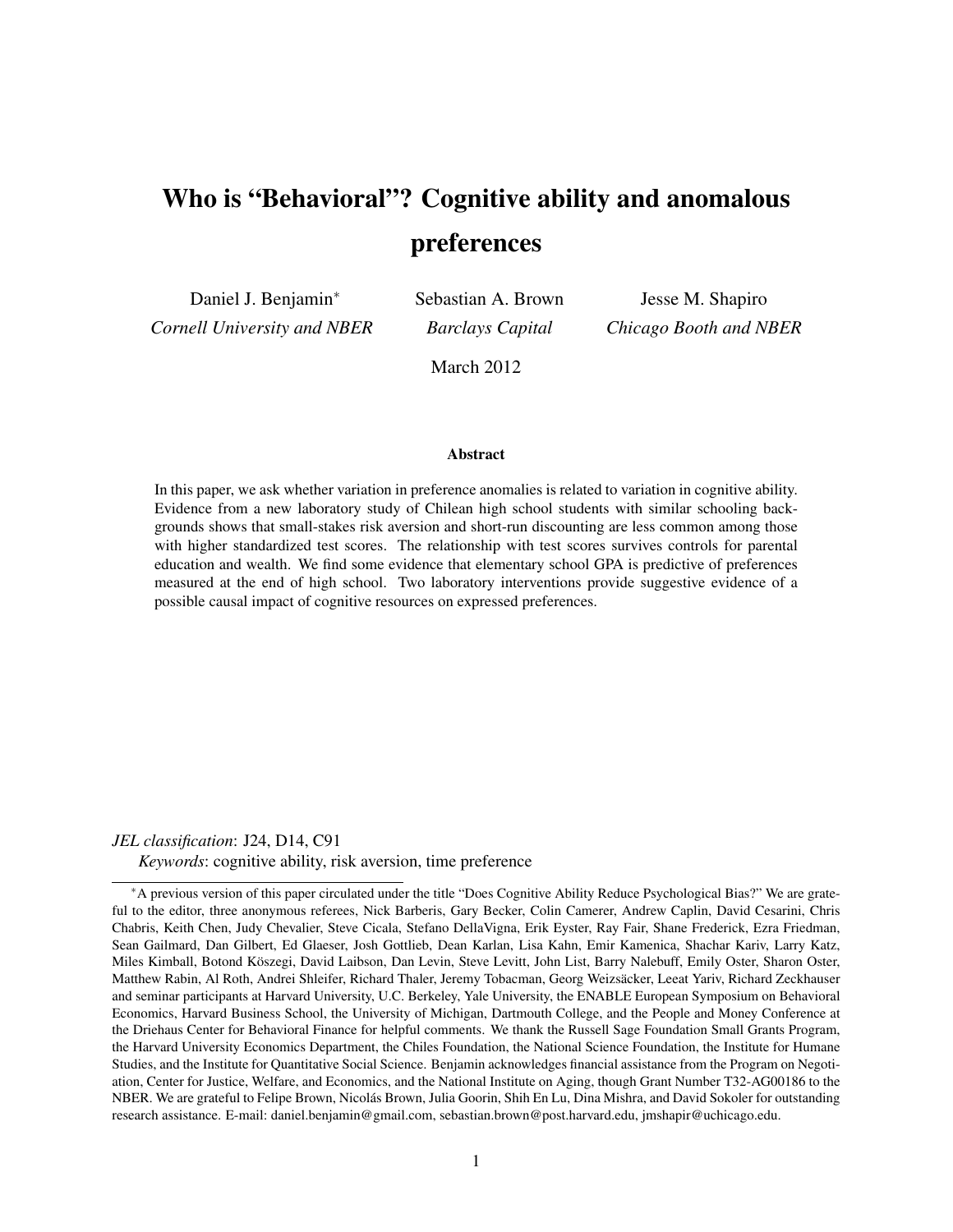# 1 Introduction

High discount rates over short time horizons (Laibson, 1997; Strotz, 1955) and substantial risk aversion over small-stakes gambles (Rabin, 2000; Kahneman and Tversky, 1979) are major "behavioral" deviations from neoclassical assumptions about preferences that may help explain a wide range of field behaviors (DellaVigna, 2009). The normative benchmark of expected utility theory with exponential time discounting implies that non-negligible discounting over short time horizons and risk aversion over small stakes are mistakes (Rabin, 2000; Rabin, 2002; Shapiro, 2005). We therefore define "normative" choices as perfectly patient, expected-wealth maximization. We ask whether "anomalous preferences," as measured by discounting over short time horizons and risk aversion over small stakes, are related to cognitive ability.

The possibility that higher cognitive ability is correlated with less biased behavior is important for at least two reasons. First, heterogeneity in behavioral biases affects how these biases will "aggregate up" in market outcomes, and may be relevant for targeting public policies designed to mitigate their effects. Second, such evidence is relevant for testing theories that may predict such an association, such as "two-systems" theories of behavior that posit a within-person game between a long-run, patient self and a short-run, impulsive self (e.g., Bernheim and Rangel, 2004; Loewenstein and O'Donoghue, 2005; Fudenberg and Levine, 2006; Brocas and Carrillo, 2005).

Our evidence comes from three laboratory studies conducted on students in a Chilean high school during the 2004-2005 and 2005-2006 academic years. Most of the students had been in the same school for their entire schooling careers, allowing us to hold constant many schooling-related factors that might otherwise confound our analysis.

In our first two studies, both conducted with high-school seniors, we measure the cross-sectional relationship between cognitive skills and discounting and risk attitudes. In our first study we find consistent evidence that higher cognitive skills, as proxied by scores on a standardized math test, are associated with less short-run discounting and less small-stakes risk aversion. The coefficients on standardized test scores are economically nontrivial in magnitude. In our second study we find more mixed evidence on risk attitudes, but we continue to find a strong effect on short-run discounting.

As a contrast with choices that are likely to be "mistakes," we also study fair-minded giving in a dictator game, a behavior that is not likely to be a mistake. We do not find evidence of an association between test scores and this behavior.

In both studies, results are robust to controls for proxies for socioeconomic status and family background. A more detailed analysis using siblings to control for family background shows a statistically significant effect on one measure of risk aversion, but the sample is too small to draw sharp conclusions in general.

After presenting our cross-sectional analysis we turn to a discussion of possible causal mechanisms. Evidence from a simple calculation task shows that essentially all participants are capable of performing the arithmetic operations necessary to maximize expected value. This allows us to rule out a purely me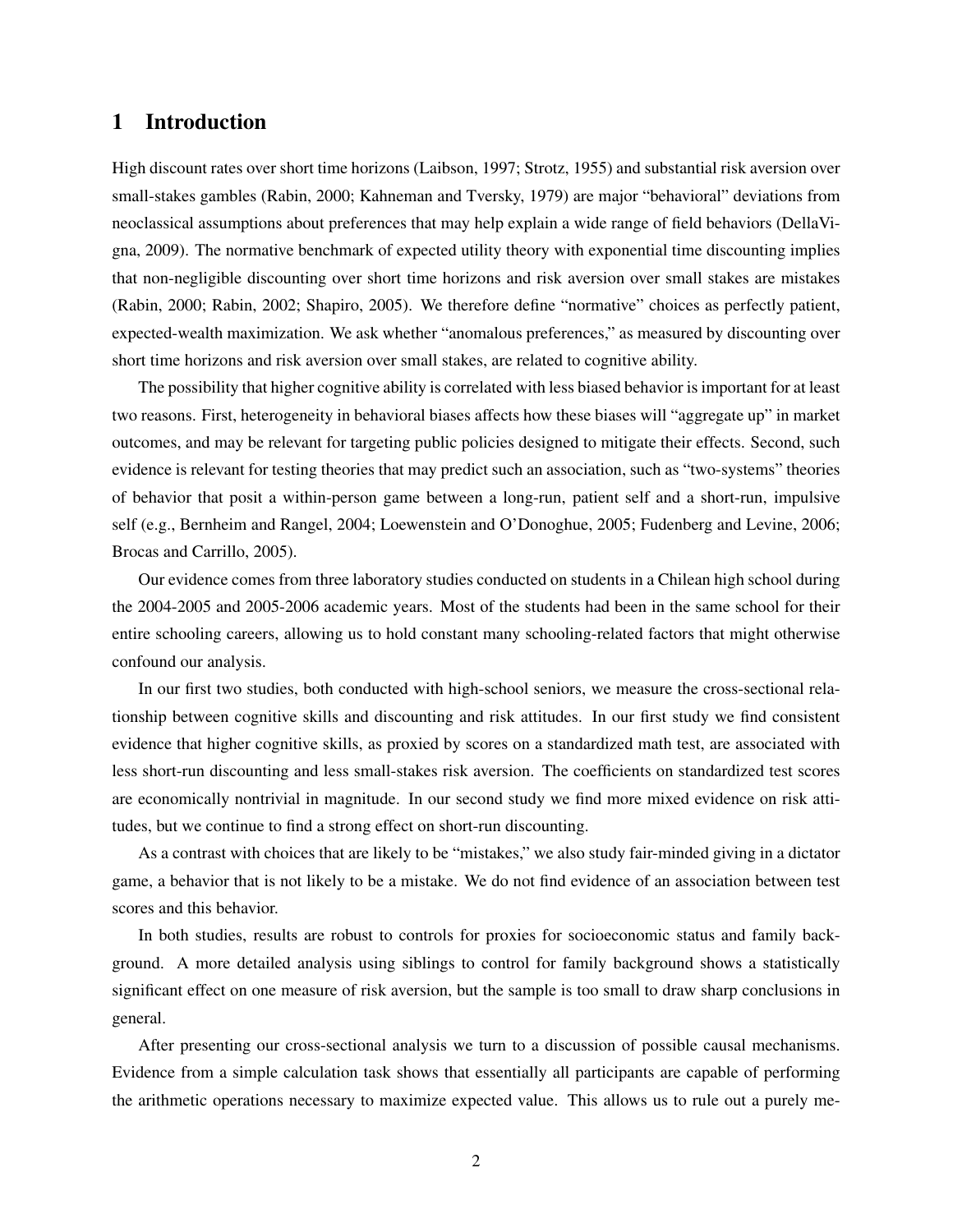chanical correlation due to ability to perform arithmetic operations, though it leaves open the possibility that higher-ability individuals are more likely to perform these calculations spontaneously. We next consider the possibility that our results—particularly those on time preference—may be due to reverse causality from preferences to skill accumulation. We provide some evidence that ability measured in elementary school predicts short-run time preference measured at the end of high school. This complements prior evidence that self-control ability measured in preschool predicts cognitive skills in adolescence (Mischel, Shoda, and Rodriguez, 1989; Shoda, Mischel, and Peake, 1990).

Our third study involves two interventions drawn from the social psychology literature, and is intended to experimentally manipulate the cognitive resources available for evaluating choices. These interventions were conducted on a small sample of high-school juniors. The first manipulation involved subjecting participants to a distracting task. The second involved asking them to explain the reasons for their decisions. The cognitive load intervention increases one measure of small-stakes risk aversion and has no statistically detectable effect on other outcomes. The reasoning task decreases both small-stakes risk aversion and shortrun discounting, though only the latter effect is statistically significant.

Our findings provide some tentative support for "two-systems" theories, which posit a causal relationship between the application of cognitive resources and the expression of behavioral biases. According to these theories, decision-making results from the interaction of a deliberative system, which is patient and risk neutral, and an emotional system, which is impulsive and risk averse (e.g., Bernheim and Rangel, 2004; Loewenstein and O'Donoghue, 2005; Fudenberg and Levine, 2006; Brocas and Carrillo, 2005). Since cognitive ability is highly correlated with working memory capacity (Colom et al., 2004; Gray, Chabris, and Braver, 2003) and involves overlapping brain regions (Gray and Thompson, 2004; Kane and Engle, 2002), and since cognitive ability and working memory capacity relate to time discounting through shared neural processes (Shamosh et al., 2008), in evaluating the theory we consider cognitive ability to be an empirical proxy for the long-run player's cognitive resources. Under that interpretation, the theory predicts that higher cognitive ability will be correlated with greater small-stakes risk aversion, correlated with greater shortterm impatience, and uncorrelated with impatience between two delayed rewards, the pattern of results that is most consistent with our evidence. In the concluding section of the paper, we discuss other interpretations of our findings.

This paper was first circulated in 2005, and our working paper is Benjamin, Brown, and Shapiro (2006). There is now a small literature finding results that are consistent with a relationship between higher cognitive ability and less biased risk-taking and time discounting behavior. Contemporaneously with our work, Frederick (2005) finds that performance on a range of cognitive tests correlates negatively with impatience and risk-aversion. Dohmen, Falk, Huffman, and Sunde (2010) find these relationships in a large, representative sample. Burks, Carpenter, Goette, and Rustichini (2009) find the same relationships in a large sample from the lower end of the cognitive ability distribution. Beauchamp, Cesarini, and Johannesson (2011) find that the estimated association between cognitive ability and risk aversion is much stronger once the measurement error in risk aversion has been corrected for. Shamosh and Gray (2008) conduct a literature review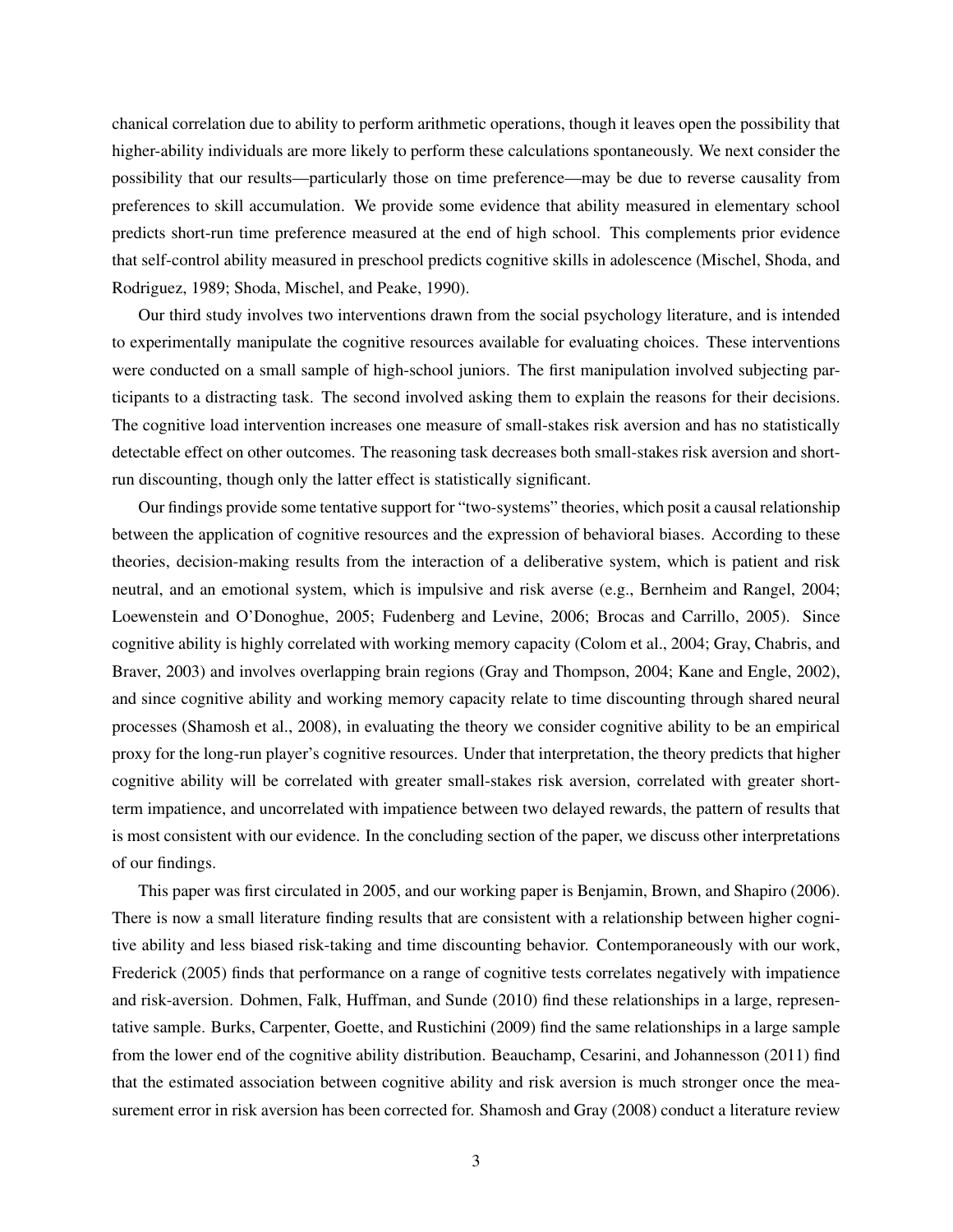and meta-analysis and conclude that higher cognitive ability is associated with less impatience. There is some evidence that complexity of a choice problem influences expressed risk preferences, suggesting that cognitive limitations may play a role in risk-taking behavior (Huck and Weizsäcker, 1999). Brandstätter and Güth (2002) find little evidence for a relationship between cognitive ability and dictator game or ultimatum game choices.<sup>1</sup>

Our paper is complementary with this published work. That work leaves open the possibility that differences in educational environment could drive cognitive skills, risk-taking, and time discounting behavior. By studying a population with fairly homogeneous schooling experiences, our paper focuses on a relatively narrow population but rules out differences in educational environment as the sole driver of the relationship between cognitive ability and preferences.

Our study of the effects of a cognitive load manipulation relate most closely to the prior work of Hinson, Jameson, and Whitney (2003) and Shiv and Fedorikhin (1999), who find that cognitive load increases impulsive behavior, and the subsequent work of Whitney, Rinehart, and Hinson (2008), who find that cognitive load increases risk aversion.

The remainder of the paper is organized as follows. Section 2 discusses the methods and data for our three laboratory studies. Section 3 presents our main findings from studies 1 and 2. Section 4 discusses evidence on causal mechanisms including the experimental interventions in study 3. Section 5 discusses some alternative interpretations and implications of the results and concludes. The online appendix contains robustness checks as well as description and analysis of our pilot experiment with Harvard undergraduate participants.

# 2 Methods and Data

## 2.1 Study 1: Chilean High School Seniors

#### 2.1.1 Participants

Participants were students at a semi-private high school in Santiago, Chile. The participants were the 92 out of 160 members of the senior class (during academic year 2004-05) who submitted the parental consent forms necessary for participation in the study. Most participants entered the school for kindergarten at age 4 or 5. Some students were admitted because older siblings had attended, but most were admitted on the basis of adequate performance on an entry exam. Most students (more than 80%) had received their entire formal

<sup>&</sup>lt;sup>1</sup>The finding that cognitive ability is correlated with some measured preferences (and associated behavioral outcomes) also relates to a large and wide-ranging literature in cognitive science on the correlates of cognitive ability (see Jensen, 1998, for a review). Most pertinently, Stanovich (1999) and Stanovich and West (1998) find that individuals with greater cognitive skills display fewer biases in judgment and decision-making (such as the sunk-cost fallacy, gain-loss framing, and the conjunction fallacy) in hypothetical choice scenarios (Stanovich, 1999; Stanovich and West, 1998). Recently in the economics literature, studies find that individuals with greater cognitive skills are less likely to exhibit the winner's curse (Casari, Ham, and Kagel, 2007), conservatism in updating probabilities and overconfidence (Oechssler, Roider, and Schmitz, 2008; Hoppe and Kusterer, 2011), and anchoring bias (Bergman, Ellingsen, Johannesson, and Svensson, 2010) .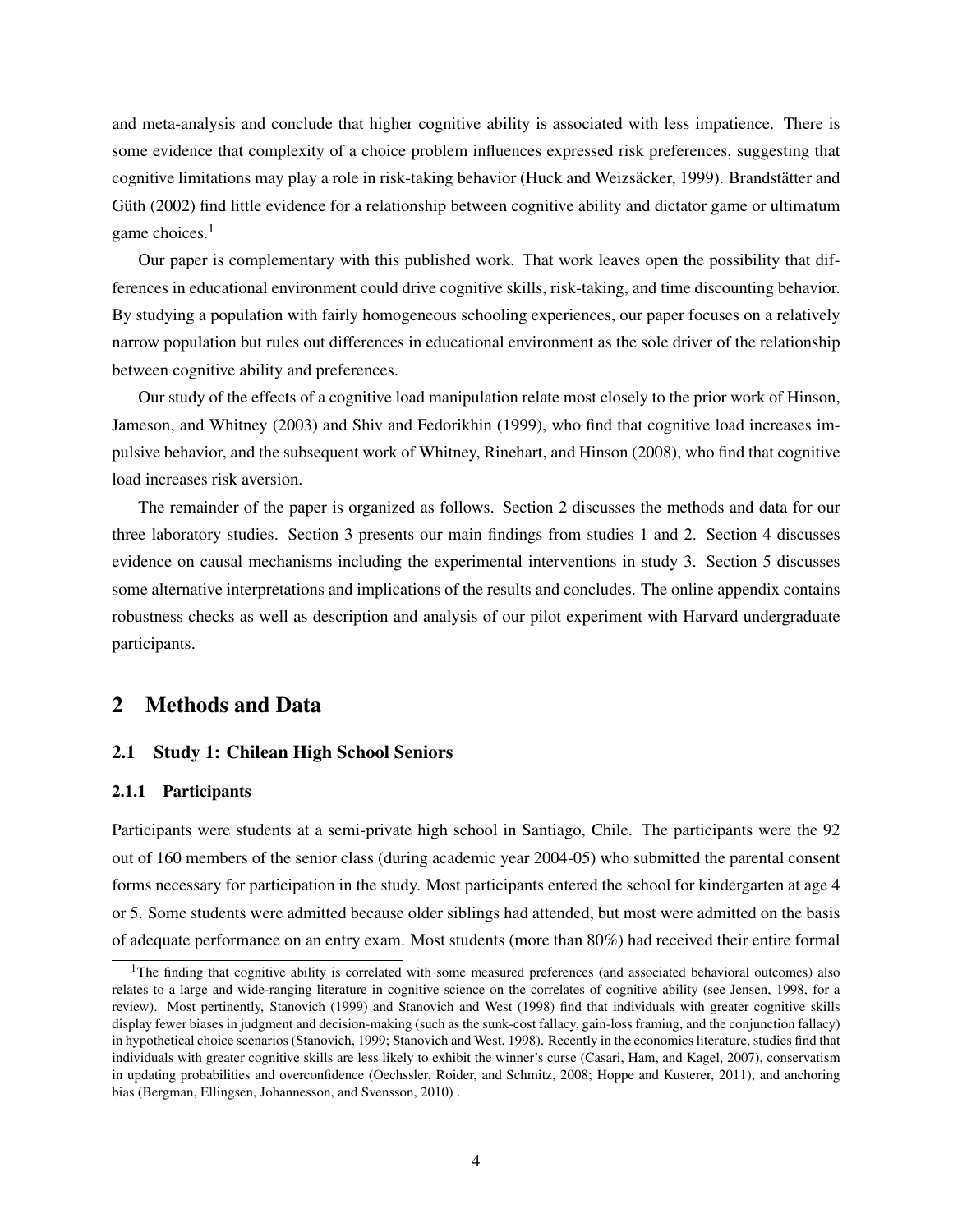education at the school. Therefore, these participants had had a similar schooling experience. None had received any formal schooling in economics. We held a single, 30-minute experimental session on August 24, 2004, with participants sitting in widely-separated desks in the school gym.

#### 2.1.2 Measured Cognitive Ability

In all of our studies, we measure cognitive ability with standardized test scores and school grades. Existing evidence indicates that elementary school grades and performance on standardized exams such as the SAT are highly correlated with general cognitive ability (Jensen, 1998; Frey and Detterman, 2004).

Our standardized test score measure comes from practice exams for the Prueba de Selección Universitaria (PSU). The PSU is a national exam taken at the end of senior year. For many Chilean universities, the PSU score together with GPA are the sole determinants of admission. Because performance on the exam is so important, seniors at this school take monthly practice tests. We obtained 5 practice test scores (for April through August, 2004) from the school for each participant. We use scores from the Math and Verbal sections. The math section is very much like the SAT I Math Section, while the verbal section covers literary concepts, reading comprehension, logical paragraph organization, and vocabulary.

Our primary measure of cognitive ability for these students is the average of the five practice exam scores, standardized by the sample standard deviation. In cases where one or more exam scores were missing, we used the mean of the non-missing values. In all, 9 of the 92 students were missing one mathematics score, and one student was missing two mathematics scores. Seven of the 92 students were missing one verbal exam score, and no students were missing more than one verbal score. The students' mathematics scores range from the 32nd percentile to the 99th percentile of the test-taking population distribution (Universidad de Chile, 2004).<sup>2</sup>

Because verbal exam scores are less correlated with general cognitive ability than mathematics exam scores (Frey and Detterman, 2004), we focus on math scores in our main analysis and present results for verbal scores in the online appendix. In the case of study 1, correlations between preferences and ability are generally weaker for verbal scores; in the case of study 2, they are somewhat stronger for verbal scores. The only qualitative difference in findings between the two scores is a sign reversal in the relationship with fairness preferences as measured by dictator-game giving in study 2.

The school also gave us grade point averages for grades 1 through 11 for all students participating in our study for whom such data were available.

#### 2.1.3 Procedures

We wrote a questionnaire in English. The questionnaire was translated into Spanish by a native Spanish speaker and then back-translated into English by a different native Spanish speaker. The back-translated

<sup>&</sup>lt;sup>2</sup>Among all seniors enrolled in non-vocational schools, 31.5 percent take the PSU exam (see <http://www.demre.cl/estadisticas.htm>).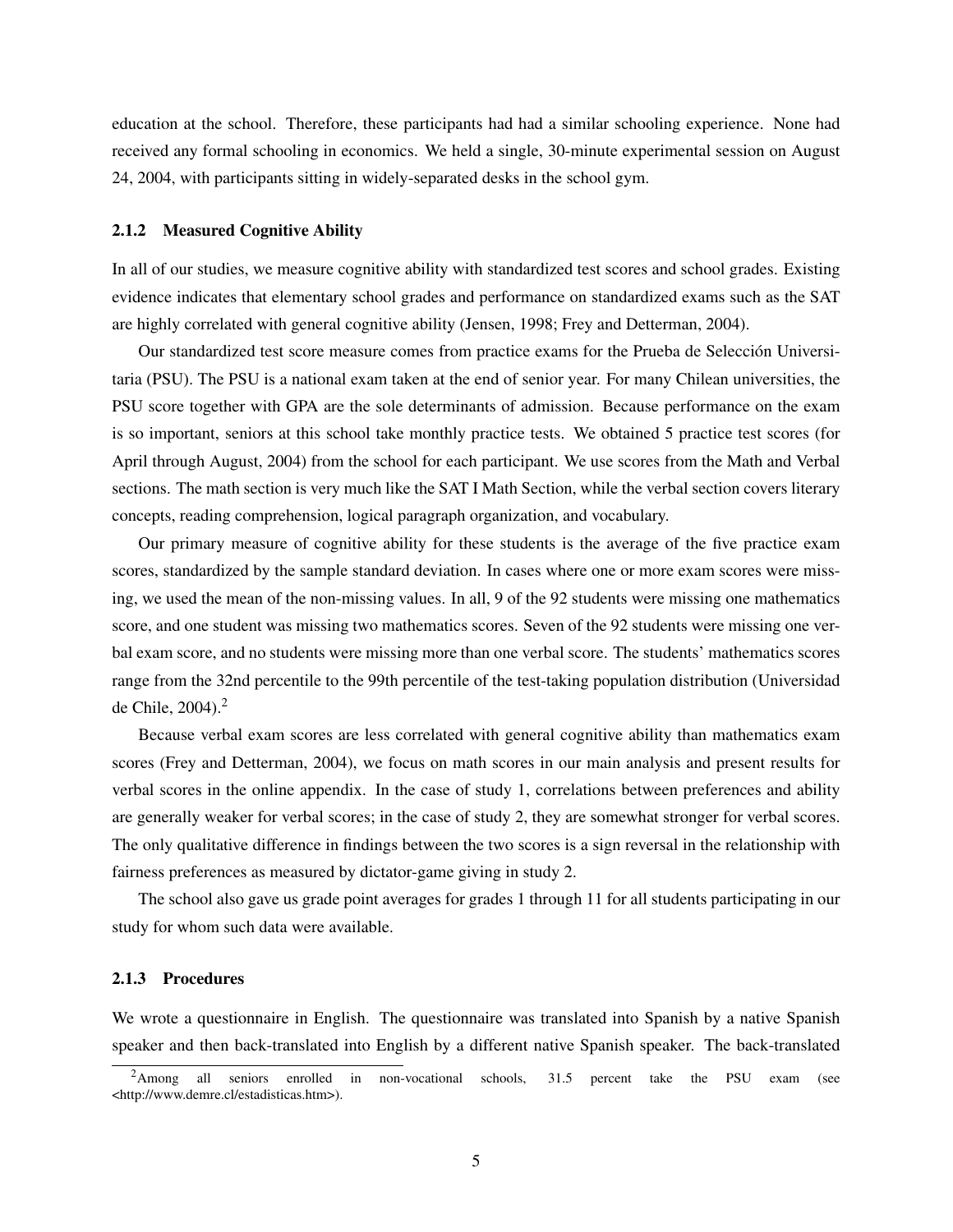version closely matched the original. We administered the Spanish-language translation, but in the discussion below we quote from the original English-language version. We present payment amounts in pesos, and in [brackets], we translate into dollar-equivalents at the then-current exchange rate of 632 pesos per dollar.

After handing out a questionnaire booklet to each participant, an experimenter guided participants through the questionnaire in unison by reading instructions aloud. The questionnaire was divided into sections (with neutral labels such as "Choices" and "More Choices"), each of which elicited a type of preference. The questionnaire contained a section that elicited small-stakes risk preferences, followed by a section that elicited short-term time preferences, then a small-stakes risk preferences section that allowed for the possibility of losses, and finally a section that asked a few demographic questions.

To discourage participants from thinking of the preference measures as a test of computation skill, we told participants that "there are no right or wrong answers...Which choice you make is a matter of personal preference."

*Small-Stakes Risk Preference.* The section of the questionnaire that elicited risk attitudes comprised exactly five questions of the following form:

Please circle either Choice A or Choice B.

(A) You get 250 pesos [\$0.40] for sure.

(B) If the die comes up 1, 2, or 3, you get *X*. If the die comes up 4, 5, or 6, you get nothing.

where *X* was 400, 550, 700, 850, and 1000 pesos [\$0.63, \$0.87, \$1.11, \$1.34, and \$1.58]. In each case, (A) is the safe bet, and (B) is the risky bet.

To make sure that participants understood the choices they were making, we gave them an example question in the instructions for these sections. We also informed participants that they would answer five questions of the above form. Finally, we gave participants the opportunity to ask any questions about the instructions. There was no stated time limit for answering the questions, but we waited about 6 minutes for all participants to finish before moving on. We then rolled a die five times to determine their payment.

The questionnaire contained all five questions on the same page, with the risk reward *X* in ascending order. This presentation made salient to participants the strategy of choosing (A) (the safe bet) for small *X* and (B) (the risky bet) for large *X*. In fact, 70 out of 92 gave monotonic responses, choosing (A) below some threshold value of *X* and (B) above it. We use data from all respondents in our main analysis. In the online appendix we present results for the subset of respondents whose choices are monotonic. Most point estimates are similar, but estimated effects for risk tend to fall when we restrict to monotonic choices.

*Small-Stakes Risk Preference With Possibility of Loss.* This section was the same as the small-stakes risk preference section, except that each outcome paid 250 pesos less in this section. That is, option (A) paid 0 pesos, and option (B) gave a 50% chance of losing 250 pesos [\$0.40] and a 50% chance of winning *X*, where *X* was 150, 300, 450, 600, and 850 pesos [\$0.23, \$0.47, \$0.71, \$0.94, and \$1.18].

*Short-Term Time Preference.* We measured discounting with six questions of the form:

Please circle either Choice A or Choice B.

(A) You get 500 pesos [\$0.79] right now.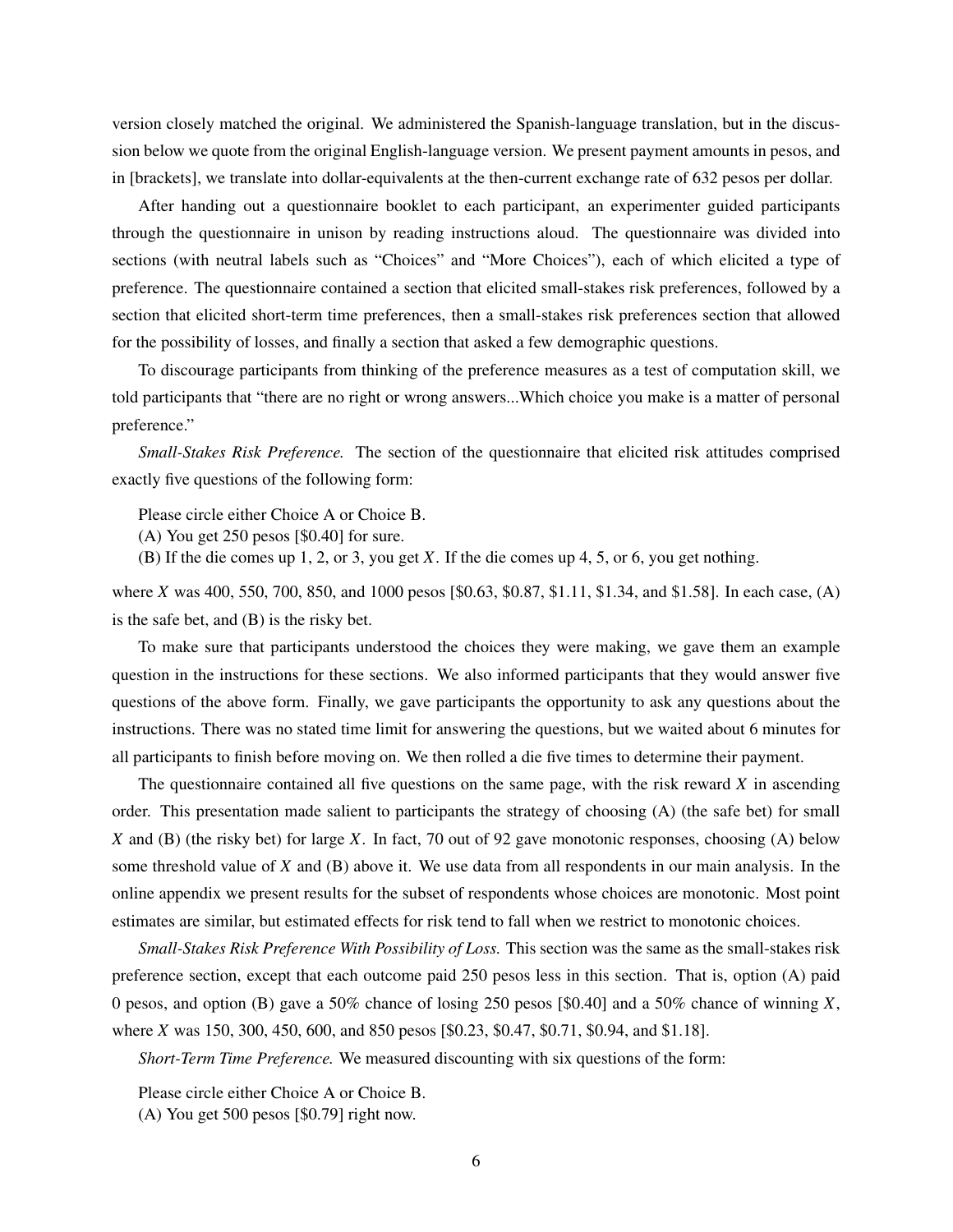(B) You get *X* a week from now.

For the six questions, *X* was 450, 550, 650, 750, 850, and 950 pesos [\$0.71, \$0.87, \$1.03, \$1.19, \$1.34, and \$1.50].

For each question, the participant chose between 500 pesos today and *X* a week from today. All six questions were on the same page, with the delayed reward *X* in ascending order. In the instructions for this section, the experimenter gave participants an example question, told them that a die roll would select the question to be implemented, and gave them a chance to ask questions. Participants took about 6 minutes to answer the six questions. The instructions explained that participants would receive cash to pay them for this section. The cash would be paid at lunchtime the next day if the participant had chosen (A) for the relevant question, or at lunchtime in a week if the participant had chosen (B).

We ordered the questions with the delayed reward *X* in ascending order to make obvious to participants the strategy of choosing (A) (the immediate payoff) for small *X* and (B) (the delayed payoff) for large *X*. 87 out of 92 participants chose (A) below some threshold value of *X* and (B) above it.

*Demographics.* Participants recorded their age, sex, course of study, and municipality of residence. We measure the income in each participant's municipality of residence using the 2000 Chilean Census.

### 2.1.4 Payment

Participants were paid in cash for their choices in the risk-preferences sections, as well as paid a participation fee of 1250 pesos [\$2.00], during lunch break the following day. Participants who chose to be paid "now" in the time-preference section were also paid in cash for that section at the same time. Participants who chose to be paid "a week from now" in the time-preference section were paid in cash during lunch break one week after the experiment.<sup>3</sup>

To address concerns about the credibility of delayed delivery of payment, at the end of the experiment we asked participants, "Did you believe that you would actually get paid in a week if you chose to take the money in a week?" Of our 92 participants, 90 said they believed they would get paid in a week. Additionally, the two participants who did not believe they would receive the money in a week actually had higher-thanaverage mathematical ability, suggesting that heterogeneity in trust is not likely to bias our results toward finding that more able individuals are more patient.

<sup>&</sup>lt;sup>3</sup>Participants were told that if they missed school on the payment day, their homeroom teacher would hold their payment envelope until they came to school. Two participants who chose the immediate reward were absent in school the next day and received their payment the following day. All participants who chose the delayed reward were present in school when they were paid the next week.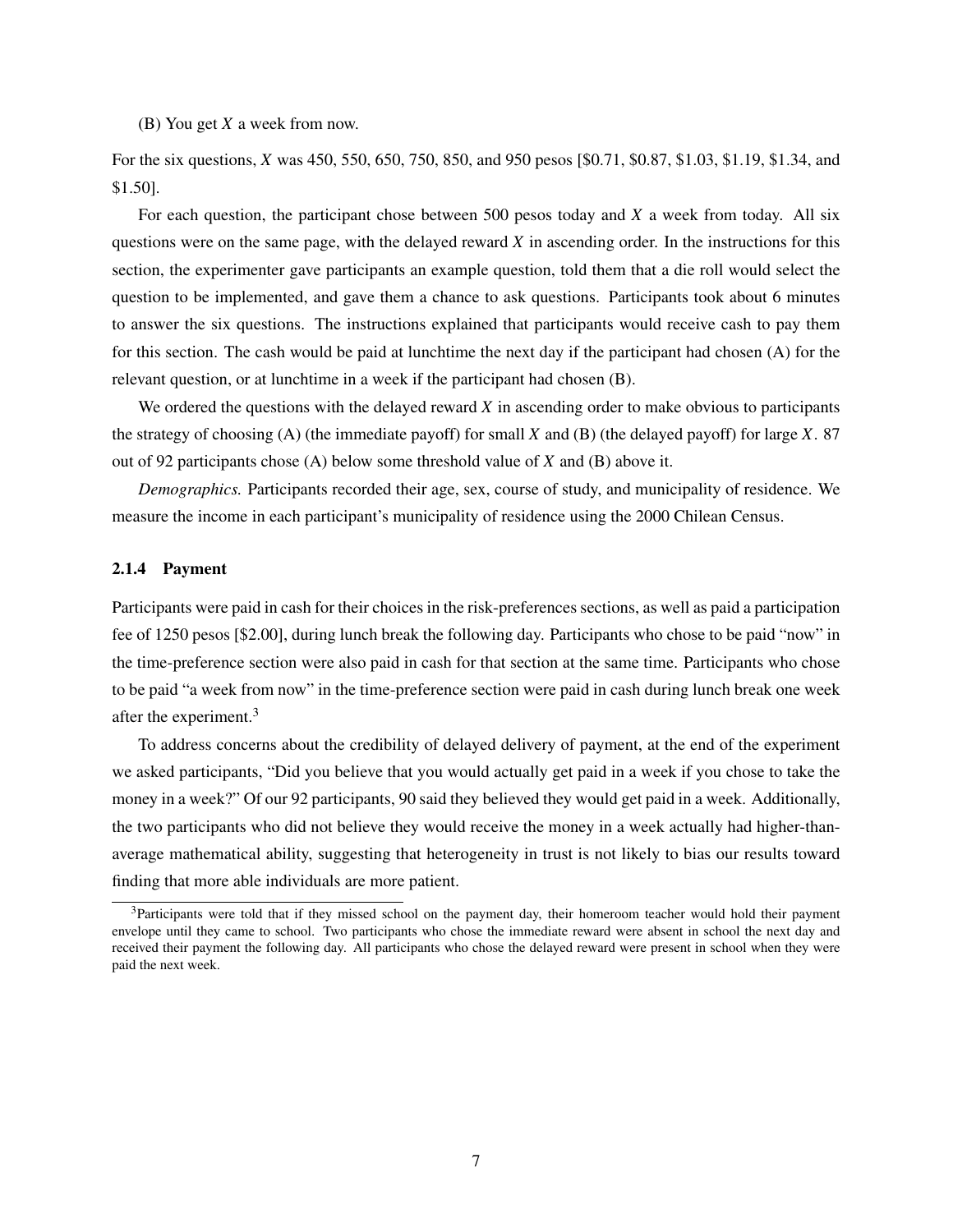#### 2.2 Study 2: Chilean High School Seniors and Their Siblings

## 2.2.1 Participants

We returned to the same Chilean high school the year after study 1 to conduct study 2. Participants in study 2 were the 81 out of 103 members of the senior class (during academic year 2005-06) who turned in parental consent forms. We then identified all siblings of these participants who were also students at the school. 22 out of 27 siblings turned in parental consent forms and participated. For the seniors, we held a single 60-minute session in the school gym on November 3. We held two sessions for the siblings, on December 10 (14 participants) and December 11 (8 participants).

#### 2.2.2 Measured Cognitive Ability

We obtained 11 PSU practice test scores (for March through November, 2005) from the school for each participant. The school also gave us grade point averages for grades 1 through 11 for all students participating in our study for whom such data were available.

Because we do not have information on practice exam scores for students below their senior year, for our sibling analysis we rely on a student's average mathematics GPA over her entire tenure in the school as our measure of cognitive ability. This variable has a correlation of  $0.8724$  ( $p < 0.0001$ ) with average practice PSU mathematics score among the 21 seniors for whom we have data on siblings, suggesting that it is a reasonable proxy for mathematical ability.

#### 2.2.3 Procedure

The procedure closely paralleled study 1, except that the questionnaire contained more sections and did not contain a risk section with possibility of loss. The questionnaire presented the sections in the following order: small-stakes risk preferences, short-term time preferences, fairness preferences, small-stakes risk preferences with equalized complexity, calculating expected values, and demographics. We distinguish between the two risk preferences sections by referring to the earlier one as "safe vs. risky options" and the later one, with equalized complexity, as "risky vs. risky options." As in study 1, in addition to what they earned during the study, we paid a participation fee of 1200 pesos (about \$2.35 at the then-exchange rate of 510 pesos/\$).

*Small-Stakes Risk Preference: Safe vs. Risky Options.* This section is like the risk preference section from Study 1, having choices between option (A) (the safe bet) 250 pesos [\$0.49], and option (B) (the risky bet) 0 pesos with probability 50% and *X* with probability 50%. The only difference is that the values of *X* differed from those in Study 1: 200, 350, 500, 650, and 800 pesos [\$0.39, \$0.69, \$0.98, \$1.27, and \$1.57] (in ascending order for half the participants, descending for the other half). Out of the 81 participants, 65 chose (A) below some threshold value of *X* and (B) above it. For each question, a die roll determined the payment for participants who chose option (B).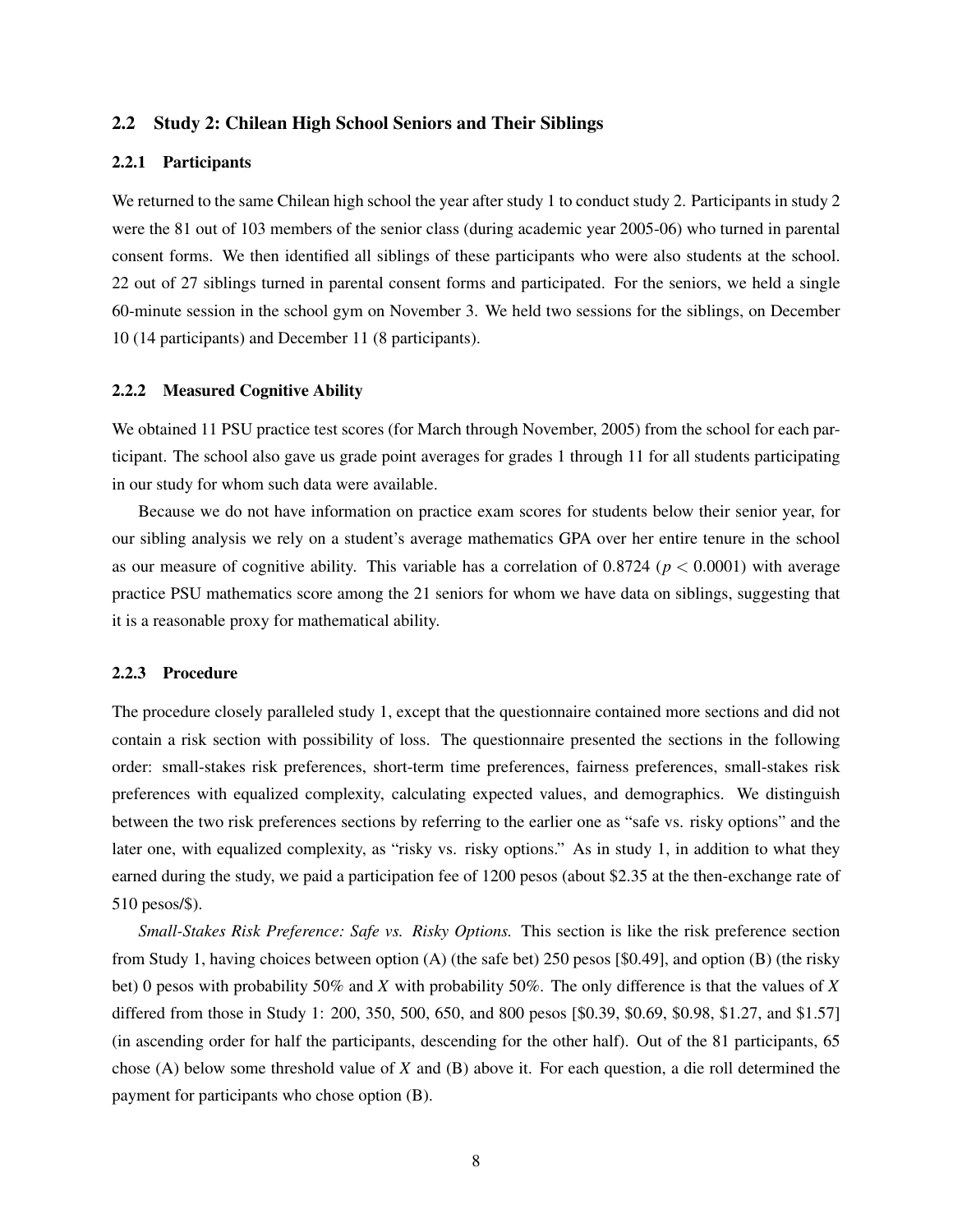*Small-Stakes Risk Preference: Risky vs. Risky Options.* This section was the same as the above smallstakes risk preferences section, except that we replaced the sure thing option (A) of 250 pesos with a low-risk gamble that has the same expected value: "If the die comes up 1, 2, or 3, you get 200 pesos [\$0.39]. If the die comes up 4, 5, or 6, you get 300 pesos [\$0.59]." Option (B) remained the same. As a result, option (A) is parallel to option (B) in complexity; both make the payoff depend on the outcome of a die roll.

*Calculating Expected Values.* In this section, we presented participants with five questions of the form,

Please circle whichever number is larger. (A) 250 (B) ( $X \times \frac{1}{2}$  $(\frac{1}{2}) + (0 \times \frac{1}{2})$  $(\frac{1}{2})$ 

where *X* took values 200, 350, 500, 650, and 800. These values exactly match those in the risk preference section. Participants were told they would be paid 50 pesos [\$0.10] for each correct answer. (Although we included  $X = 500$  in the questionnaire for parallelism, we exclude it from the analysis because there is no correct answer.)

*Short-Term Time Preference.* We measured time preferences exactly as in study 1. All but one participant made "monotonic" choices, choosing the immediate reward for values of the delayed reward below some threshold and the delayed reward for values above it.

*Long-Term Time Preference.* This section gave choices between (A) 500 pesos [\$0.98] to be received "four weeks from now," and (B) *X* to be received "five weeks from now," where *X* took the values 450, 550, 650, 750, 850, and 950 pesos [\$0.88, \$1.08, \$1.27, \$1.47, \$1.67, \$1.86]. Hence the payoffs were exactly the same as in the short-term time preference section, except that they all occurred four further weeks in the future. A die roll determined which of the six choices was played out. An experimenter returned to the school four weeks and five weeks after each session to pay the participants for their choices.

*Fairness Preferences.* While there are arguments for why small-stakes risk aversion (Rabin, 2000) and discounting over short time horizons (Rabin, 2002; Shapiro, 2005) are deviations from normative decisionmaking, there is no such clear argument for fairness preferences. Hence, we did not have an *ex ante* hypothesis regarding the relationship between cognitive ability and fairness preferences. Nonetheless, to compare with risk aversion and discounting, we measured selfish versus fair-minded preferences with an anonymous dictator game. The experimenter informed participants that we had randomly assigned each of them to one other participant at the session, but no one would ever find out who had been assigned to whom. The questionnaire explained that the participant was given a total of 200 pesos and could choose how much to "give away" to the assigned other participant: 0, 50, 100, 150, or 200 pesos (presented to half the participants in ascending order, half in descending order). As is typical in dictator game experiments, a majority of participants (60.5%) chose either to give away nothing (behaving "selfishly") or to give away half of the total (behaving "fairly").

*Demographics.* As in study 1, we asked participants their age, sex, course of study, and municipality of residence. We also asked each participant to tell us the highest level of schooling completed by her parents, which we translate into the number of years of completed schooling. All but one participant chose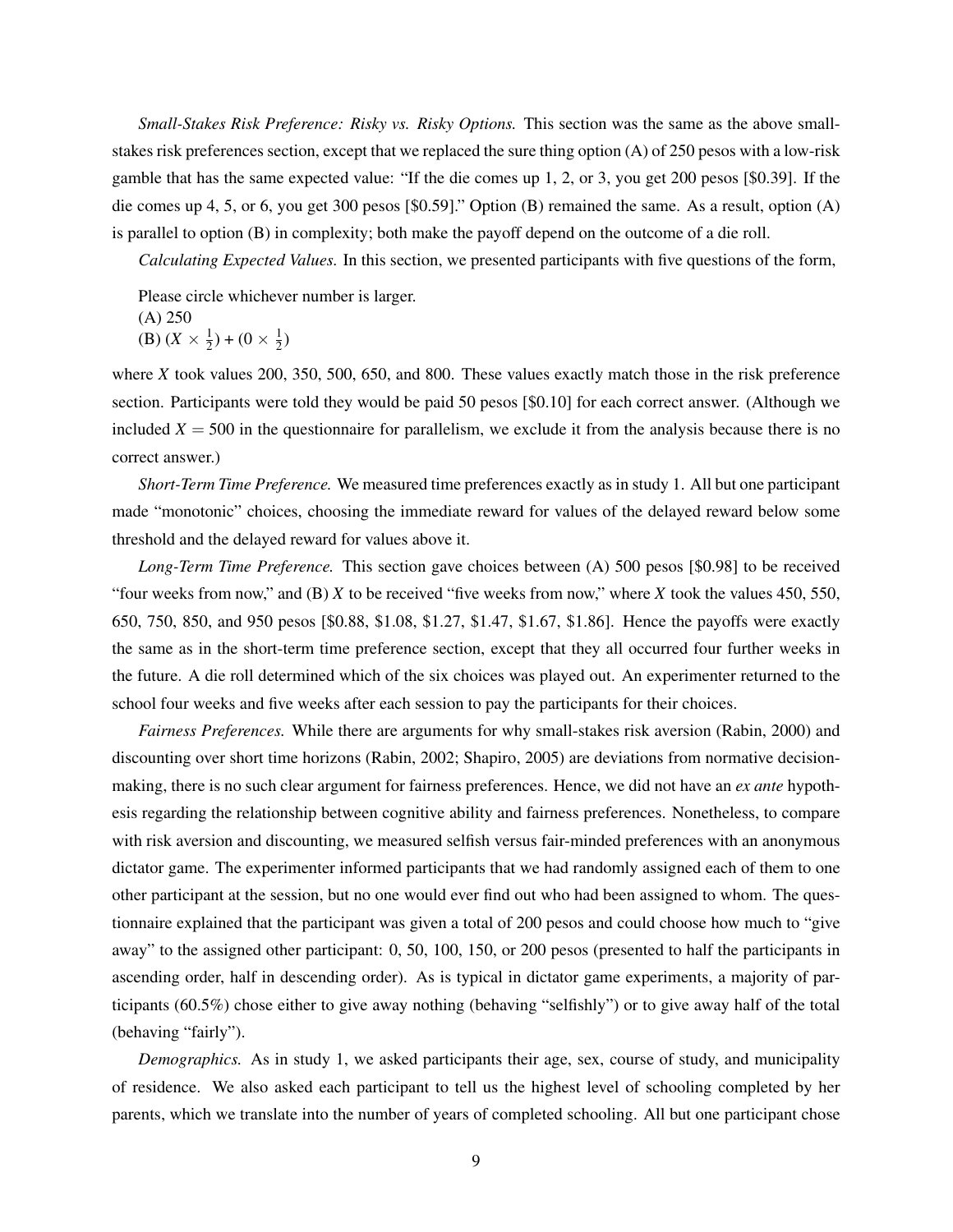to answer these questions. The measures of father's and mother's schooling years have correlations of 0.77  $(p = 0.0011)$  and 0.67 ( $p = 0.0001$ ), respectively, with the average report of the students' siblings (in cases where the student's sibling participated in our study), suggesting a reasonable amount of reliability in these measures.

In addition, on the parent permission form, we asked parents several questions to proxy for family background and socioeconomic status. First, we asked the parent to indicate the household's monthly income in terms of a set of income categories, from which we imputed (at the midpoint of each category) the household's monthly income in pesos. We standardized this variable to have a mean of zero and a standard deviation of one. Second, we asked the parent to list the year, make and model of all of the household's automobiles. We used the *Tasación Fiscal de Vehículos*, 4 a Chilean analogue to the Kelley Blue Book, to estimate the value of each car, from which we computed the household's total automobile wealth. We requested the list of automobiles because we expected it to generate a higher response rate than direct questions about the household's financial wealth. When we were unable to estimate the value of an automobile, we imputed its value as the average value of the other automobiles that the household reported. We computed total automobile wealth and standardized this variable to have a mean of zero and a standard deviation of one within the sample.

The parents of 19 participants did not answer the income question. The parents of 20 participants did not provide information on their automobiles. We impute all missing data at the sample mean of the non-missing observations. In the online appendix we show that the results are qualitatively similar, though estimated less precisely, when we exclude observations with missing demographics instead of imputing the missing data.

## 2.3 Study 3: Chilean High School Juniors

#### 2.3.1 Participants

We returned to the same Chilean high school the year after study 1 to conduct study 3 (the same year we conducted study 2). Participants in study 3 were the 37 out of 108 members of the junior class (during academic year 2005-06) who turned in parental consent forms. We held seven sessions in the school gym that lasted between 60 and 75 minutes: December 14 (15 participants), December 15 (6 participants), December 16 (5 participants), December 17 (2 participants), December 20 (4 participants), December 21 (4 participants), and December 22 (1 participant).

## 2.3.2 Measured Cognitive Ability

Because the participants were juniors, they had not taken PSU practice tests. We use grade point averages for grades 1 through 10 provided by the school.

<sup>4</sup>See <http://www.sii.cl/pagina/actualizada/noticias/tasacion\_vehiculos.htm>.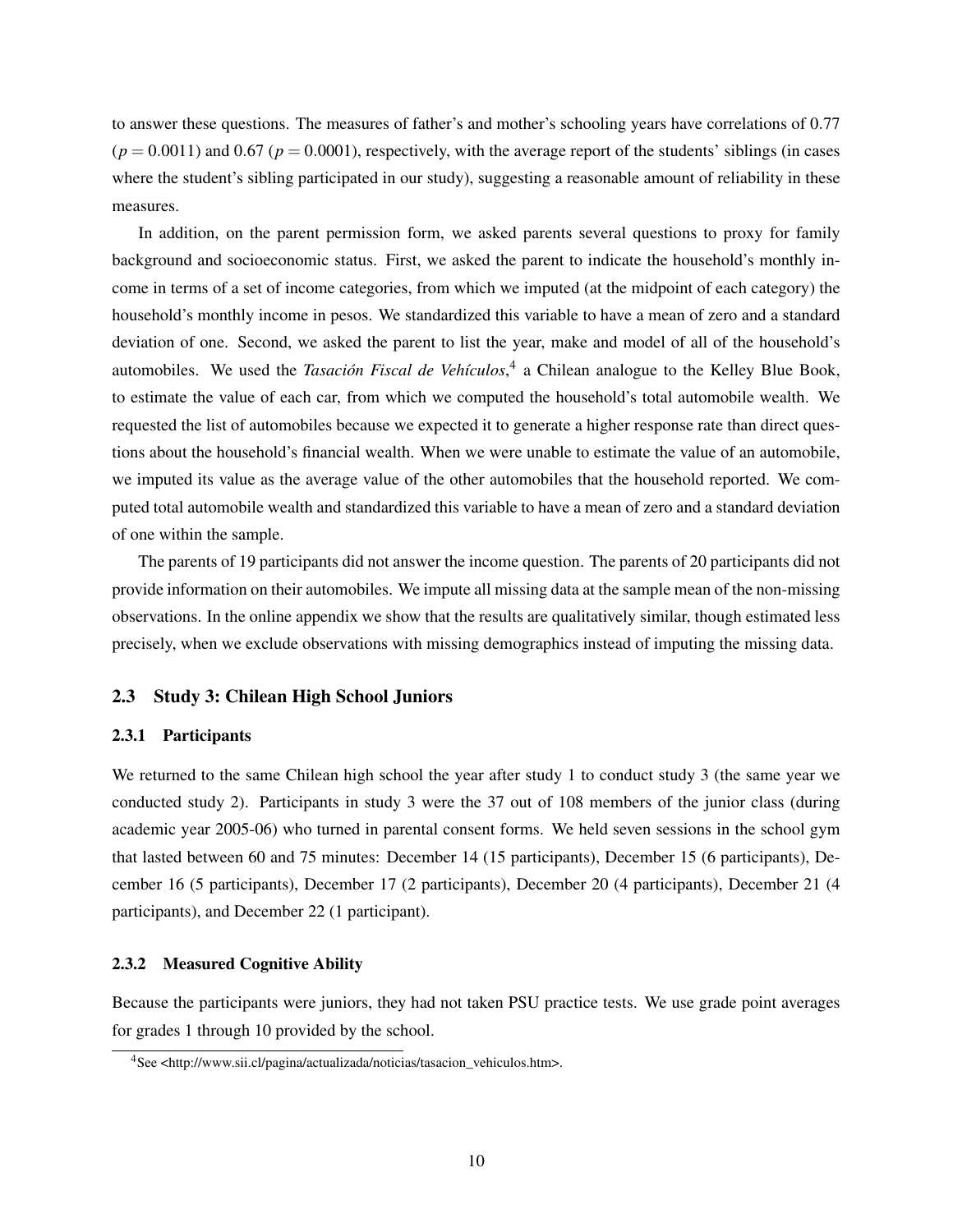#### 2.3.3 Procedure

The procedure mirrored study 2, except that we added several new sections to the end of the questionnaire (in this order): reasons for small-stakes risk preference, reasons for short-term time preference, and math quiz. Moreover, during half of the sections, participants were put under cognitive load, as described below. In addition to what they earned during the study, we paid a participation fee of 1200 pesos, as before. Here we describe only the sections that are new in study 3.

*Reasons for Small-Stakes Risk Preference.* In this section, we told participants they would face the same questions they had answered previously (in the small-stakes risk preferences section). The difference was that, in each question, immediately after choosing the safe option (A) or the risky option (B), participants were required to fill in a blank with reasons for why they made their choice. For example, a respondent who chose the safe option of 250 pesos instead of a 50 percent chance of winning 650 pesos wrote, "It seems safer to me."

As before, a die roll for each question determined the payoff to choosing the risky option.

*Reasons for Short-Term Time Preference.* Participants answered the same questions as in the short-term time preference elicitation but were required to give reasons for why they made their choice. For example, a respondent who chose to receive 500 pesos immediately instead of receiving 650 pesos in one week wrote that it was "very little silver to wait one week." We adapted our reasoning task from Wilson and Schooler's (1991) study, which finds that such reasoning tasks can inhibit instinctive judgment.

We rolled a die to pick which of the six questions would be carried out.

*Math Quiz.* We administered to participants two 10-minute, six-question quizzes that contained SAT-like math problems (arithmetic, algebra, geometry, and probability). Participants were told we would pay them 50 pesos [\$0.10] for each correct answer. Half of the participants were under cognitive load during one of the math quizzes, and the other half during the other math quiz.

*Cognitive Load Manipulation.* Requiring participants to remember a string of seven numbers while they are engaged in the task of interest is a common "cognitive load" manipulation in the psychology literature (e.g., Shiv and Fedorikhin, 1999; Hinson, Jameson, and Whitney, 2003) designed to inhibit working memory. Working memory capacity is strongly correlated with general cognitive ability (Colom et al., 2004; Gray, Chabris, and Braverman, 2003).

Although we put half the participants under cognitive load in each section, the instructions for each section had to be identical across participants because an experimenter led them through the experiment in unison. To achieve this, participants were told at the beginning of the experiment that immediately prior to every section, there would be a page in the instruction booklet with "YOUR NUMBERS ARE:" followed by *either* a sequence of seven numbers *or* a blank space. Immediately after the section, they would be asked to fill in the blank for the question "WHAT ARE YOUR NUMBERS?" If the participant had seen seven numbers, the correct answer was to recall the sequence in the correct order, and if the participant had seen a blank space, the correct answer was to leave the line blank. To incentivize participants to remember the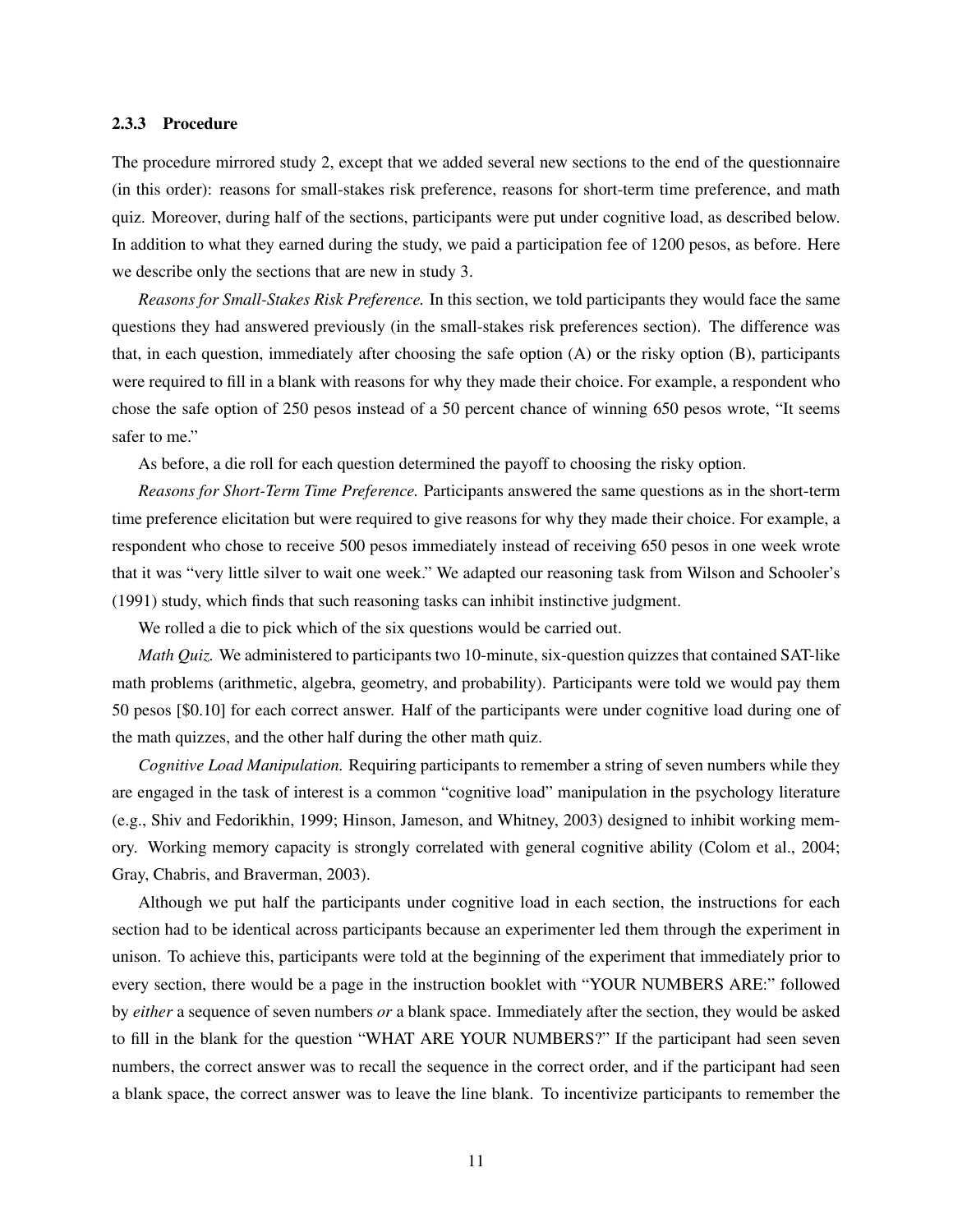numbers, participants were paid for their responses in a section only if they correctly answered the "WHAT ARE YOUR NUMBERS?" question for that section. Across all participants and modules, 65 percent of the digit sequences supplied by participants were correct.

There were four versions of the instruction booklet that differed in which sections cognitive load was applied (i.e., a seven-digit number was shown instead of a blank space). No participant was ever under cognitive load during the two reasons sections of the experiment, but every participant was under cognitive load during four of the other eight sections. Every participant was under cognitive load during exactly one of the two math quiz sections. We counterbalanced the cognitive load manipulation by designing the second and fourth versions of the questionnaire to apply cognitive load during the reverse set of four sections as the first and third versions, respectively. Consequently, while answering each of the sections (except for the two reasons sections), about half of the participants were under cognitive load.<sup>5</sup> We implemented a counterbalanced design for two reasons: to minimize confounds from fatigue effects by ensuring that all participants had a similar amount of time under load during the experiment; and to allow us to separate the effect of load from any possible difference in math quiz difficulty.

A few participants failed to answer all of the preference-elicitation questions (3 did not answer one of the risk questions, and 1 did not answer one of the discounting questions). We conduct our analysis on the sample who answered all the questions. In the online appendix we present evidence using the full sample and making the conservative assumption that missing choices are normative under load and non-normative otherwise. Doing so does not affect the main result we report below for the "risky vs. risky" measure because there were no missing choices in that section. For other outcomes, the bounds are meaningfully different from the point estimates we report below.

# 3 Results

Following Rabin (2000), the normative benchmark of expected utility theory implies that participants should make risk-neutral choices over stakes as small as those in our experiment. A similar argument implies that participants should be patient over the time horizons that we consider (Rabin, 2002; Shapiro, 2005). Because we are interested in whether cognitive ability predicts behavior that matches normative decision theory, for each type of preference we use as our primary dependent measure the number of "normative" choices, which we define as choices consistent with perfectly patient, expected-wealth maximization.

For each type of preference, we estimate an ordered probit model relating the number of normative choices to one or more measures of cognitive ability. We report model parameters as well as the estimated marginal effect of the variable on the probability that all choices are normative. The marginal effect serves as a useful statistic for evaluating magnitudes.

 $<sup>5</sup>$ Due to an error by the local Kinko's, a page was omitted from some of the copies of two of our questionnaire versions.</sup> Consequently, there was a slight imbalance in the number of each version we used, resulting in a slightly uneven number of participants in the different cognitive load conditions.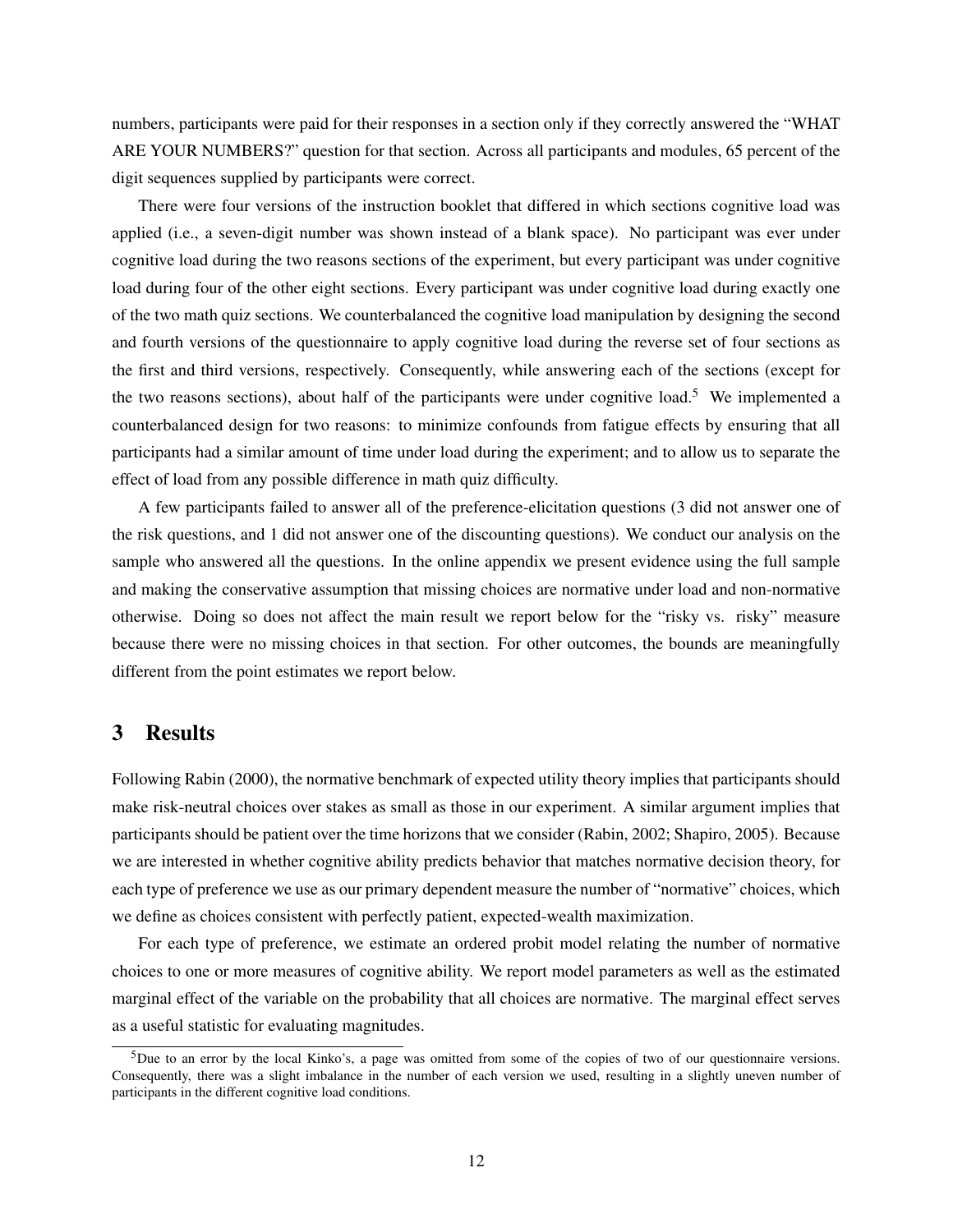#### 3.1 Study 1

Table 1 reports results from study 1.

The first set of results in columns (1), (3), and (5) shows the effect of math score with no controls. The second set of results in columns (2), (4), and (6) shows the effect of math score after controlling for gender and mean income in the neighborhood (a crude proxy for socioeconomic status).

In all cases the coefficient on the math score is positive and at least marginally statistically significant. (In the case of time preference, it is statistically significant at the 10 percent level without controls and at the 5 percent level with controls.) In all cases the inclusion of controls strengthens the coefficient on the math score.

The magnitude of the estimated coefficient is economically large. In our final models with controls, for risky choices, a one-standard-deviation increase in the math score increases the probability of making fully normative choices by about one-half of the sample mean probability. For time preference, the effect is about one-third of the sample mean.

### 3.2 Study 2

Table 2 reports results from study 2.

For each type of preference we report estimates of the effect of math score with and without demographic controls. These demographic controls are much richer than those available in study 1, but their inclusion does not meaningfully affect our coefficients in most cases.

The effect of math score on risk preference is weaker than in study 1, although the coefficients are still positive. We investigated the possibility that this difference, along with the greater share of normative choices in study 2, is due to the small difference in the payoffs we offered, but we find similar results on the subset of choices for which payoffs are most comparable between the two studies.<sup>6</sup>

The effect on short-run time preference persists in study 2 as in study 1 and remains large in magnitude. Study 2 also allows us to estimate the effect on long-run time preference. Here we find no statistically significant relationship with the math score. Although we cannot distinguish the short-run and long-run effects statistically, this is an intriguing result in light of recent findings that suggest that neural systems associated with working memory capacity may be involved in self-control (Hare, Camerer, and Rangel, 2009; see also McClure, Laibson, Loewenstein, and Cohen, 2004). In an analysis presented in the online appendix, we estimate a statistically insignificant negative relationship between the math score and the number of present-biased choices, defined as behaving patiently when trading off rewards at four and five weeks but impatiently when trading off rewards between the present and one week.

We find a statistically insignificant negative effect of math score on selfishness as expressed in dictator

 ${}^{6}$ In study 1, across the five questions, the risky option has a 50% chance of paying 400, 550, 700, 850 and 1000 pesos. In study 2, these payoffs are 200, 350, 500, 650 and 800 pesos. If we drop the 1000-peso question in study 1 and the 200-peso question in study 2, then the remaining four questions have a similar range of payoffs in the two studies. When we analyze the data after dropping these questions, the results look similar to those we report.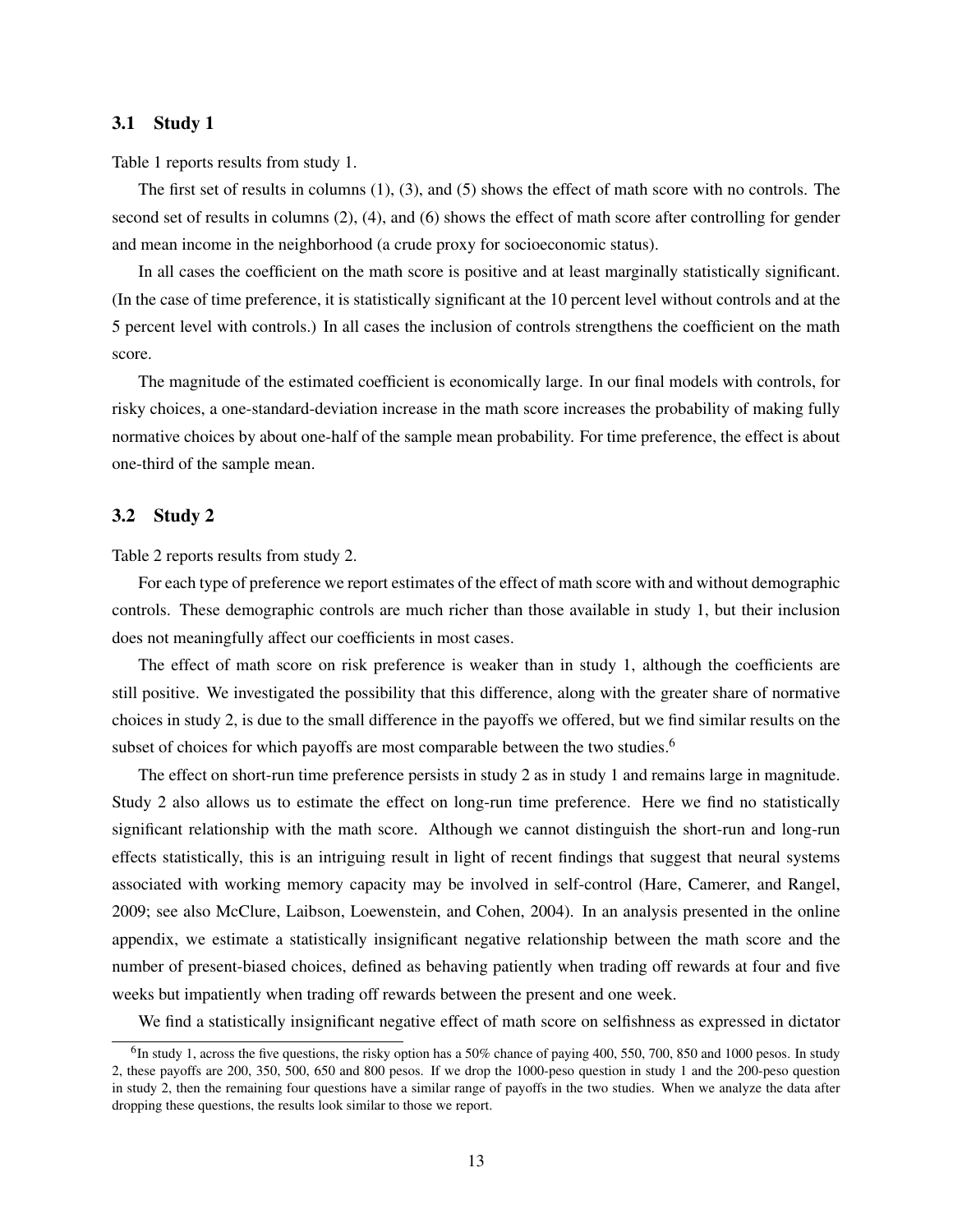games. As we report in the online appendix, however, we find the opposite relationship, which is also statistically insignificant, when we measure cognitive ability using verbal scores instead of math scores. Overall then, we do not find clear evidence of any relationship between cognitive ability and selfishness.

In the online appendix we present additional findings using sibling groups to control for family background. The sample size is too small to draw precise conclusions, but in general the point estimates are directionally consistent with those we report here.

#### 3.3 Pooled Estimates

Table 3 presents results using pooled data from studies 1 and 2 on risk preferences and short-run time preferences. (In the case of risk preference, we use as the dependent variable the number of normative choices across our two elicitations.) For each preference we report results with and without demographic controls.

We find a statistically significant positive relationship between math score and both risk and time preference. The results should be taken with caution as the elicitations differ between studies.

Figure 1 provides a graphical representation of the pooled data. We compute, separately for risk and time preference, the mean math score as a function of the number of normative choices made. The figure shows an upward-sloping relationship for both risk and time preference, consistent with the estimates in table 3.

# 4 Evidence on Causal Mechanisms

#### 4.1 Pure Computation

One possible explanation for our results is that every participant tried to make the risk-neutral or patient choice, but that some were unable to perform the computations necessary to determine which option was "correct." On this view, our estimates merely show that one measure of mathematical ability is correlated with another. Several pieces of evidence argue against such an interpretation. First, the computations necessary to make patient choices in the time preference tasks involve only ordinal comparisons (greater than, less than, or equal to), which the students in our sample are clearly capable of making. Of the 81 seniors who participated study 2, only 3 chose the "dominated" option of 450 pesos in one week rather than 500 today in the first intertemporal choice questionnaire, and only 3 made the analogous choice in the second intertemporal choice questionnaire.

The computation of expected values is slightly more cumbersome, so to check whether participants' inability to calculate expected values drives risk-averse behavior, we also asked each participant to make comparisons that involved calculations equivalent to those necessary to compute the expected values in our risk questionnaires, such as comparing 250 to  $(200 \times \frac{1}{2})$  $(\frac{1}{2}) + (0 \times \frac{1}{2})$  $\frac{1}{2}$ ). Only 5 participants made even one error in the set of five questions of this form. Additionally, only 3 students chose the stochastically dominated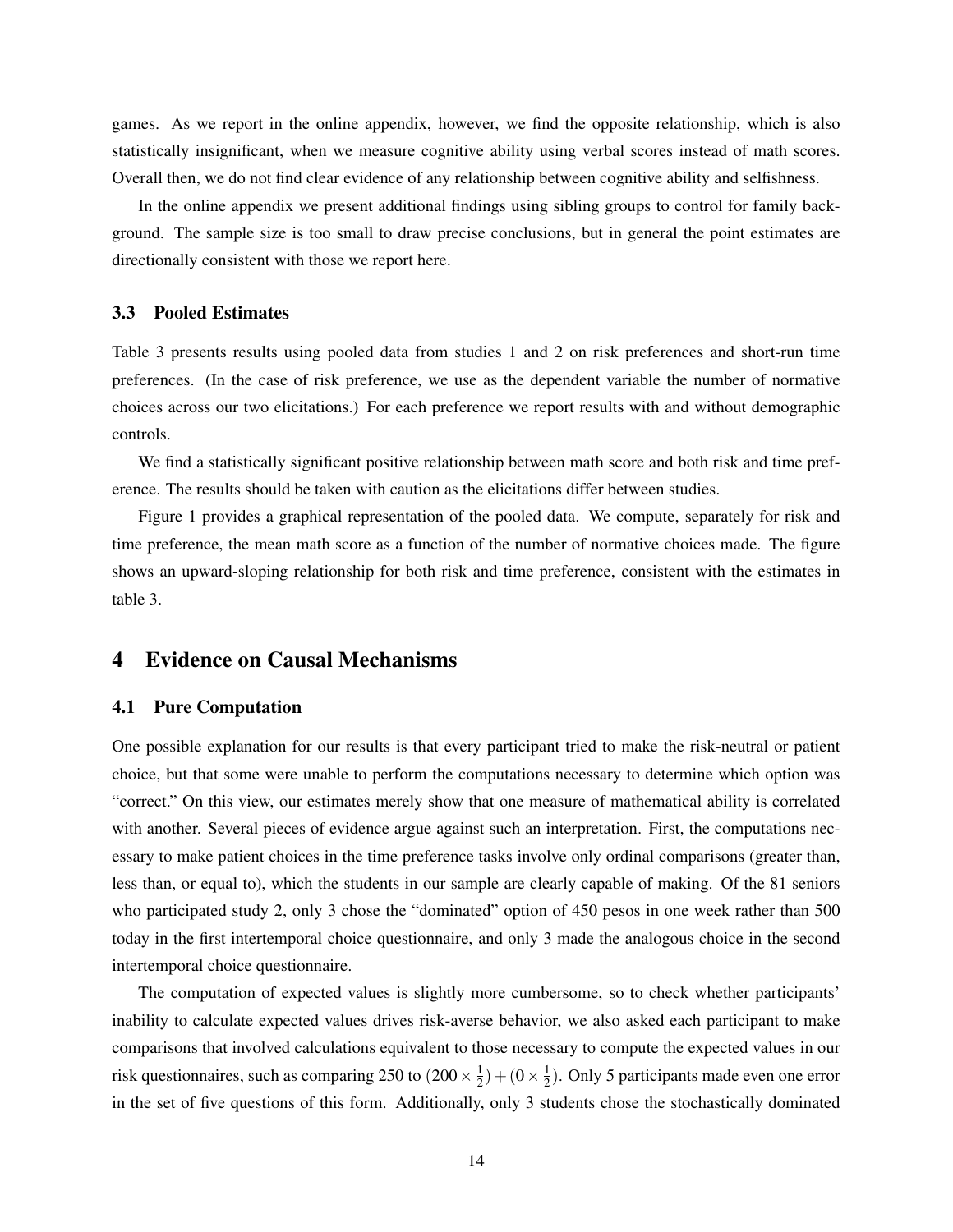gambles in either of our two risk questionnaires. These facts seem difficult to reconcile with the hypothesis that the students in our sample who made choices inconsistent with patience and risk-neutrality were merely unable to make the necessary calculations. However, these facts leave open the possibility that, even though all participants were *able* to do the computations, the higher-ability participants were more likely to do them *spontaneously* when presented with the preference measures.

## 4.2 Predicting Adolescent Preferences from Elementary School Cognitive Ability

Existing work has reported that self-control ability measured in preschool predicts cognitive skills in adolescence, as measured by standardized test scores (Mischel, Shoda, and Rodriguez, 1989; Shoda, Mischel, and Peake, 1990). That finding is sometimes interpreted as indicating that self-control ability is the more fundamental individual attribute and that there is a one-way causal effect of self-control ability on accumulation of cognitive skills. Because elementary school grades are available to us for those who attended the school in elementary grades, we can investigate whether cognitive ability in childhood, as measured by elementary school grades, predicts short-run time preference at the end of high school.

Table 4 presents results using as a cognitive ability measure the standardized average math GPA from elementary school for those students whose elementary school grades are available. We focus on the short-run time preference measure, the time preference measure for which we find a correlation with contemporaneous skill. Our findings are mixed. We find a positive and statistically and economically significant relationship in study 1, and we find a small, barely positive and statistically insignificant relationship in study 2. The confidence interval for study 2 includes the point estimate from study 1. In the online appendix, we present results for the full set of preference measures, and we find that the risk preference measures are positively associated with average math GPA from elementary school in study 1, while none of the preference measures are associated with math GPA in study 2.

It is difficult, if not impossible, to establish the direction of causation between cognitive ability and time preference. Nonetheless, our findings may suggest that the direction of predictability is not uniquely from early-life self-control ability to adolescent cognitive ability, but also from early-life cognitive ability to adolescent time discounting.

## 4.3 Causal Effects of Cognitive Resources

We conducted two experimental manipulations designed to manipulate the extent to which participants deploy cognitive resources when evaluating their choices.

Table 5 presents the results of our first manipulation in which we subjected participants to cognitive load. As in our other analysis, we use ordered probits to estimate the effect of cognitive load. In the online appendix, we present results using Fisher exact *p*-values, which do not rely on distributional assumptions, and find the same pattern of statistical significance.

For both risk preferences the point estimates indicate that cognitive load reduces normative behavior. In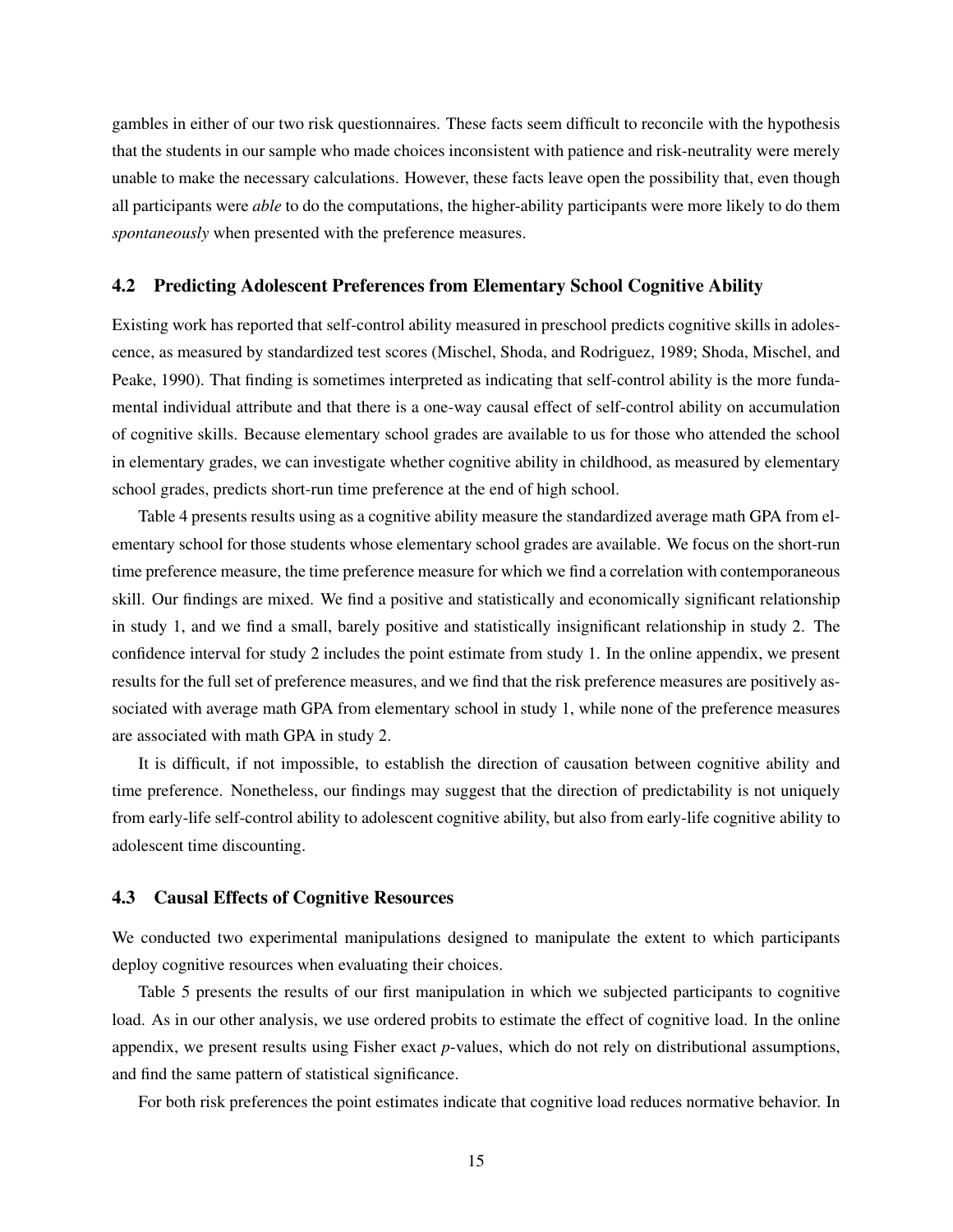the case of comparisons of risky gambles, the effect is statistically significant, and in both cases the point estimates are economically large. Cognitive load slightly increases non-normative behavior in short-run time preference, though the effect is not statistically significant. There is a statistically insignificant effect on long-term time preference that does not have the expected sign. Cognitive load slightly (and statistically insignificantly) increases selfish behavior.

Importantly, we find no consistent evidence that cognitive load reduces performance on the math quizzes that we administered. Because it seems very likely that the quiz required cognitive resources (there was significant heterogeneity in performance), we take this finding to indicate that we do not have much power to detect effects of cognitive load, and therefore our cognitive load findings should be interpreted cautiously.

In the online appendix we present evidence on the interaction between the effect of cognitive load and baseline cognitive ability, as measured by high school math GPA. We find no consistent evidence of such an interaction, although in the case of the second math quiz, we find some evidence that the effect of cognitive load is greater for those with greater cognitive ability.

Table 6 presents the results of our reasoning task. For each type of preference we present the mean number of normative choices at baseline and in the reasoning task. We restrict attention to those not under cognitive load at baseline. We present *p*-values from a within-subject Wilcoxon signed-rank test.

Reasoning caused a statistically insignificant increase in the number of risk-neutral choices and a statistically significant increase in the number of patient choices. In the online appendix we present some suggestive evidence that the effect of the reasoning manipulation is weaker for individuals with higher cognitive ability.

Our samples are too small to draw firm conclusions, but they suggest that the application of cognitive resources may causally impact discounting and risk attitudes. This hypothesis fits naturally with "two-systems" models of individual decision making (e.g., Bernheim and Rangel, 2004; Loewenstein and O'Donoghue, 2005; Fudenberg and Levine, 2006; Brocas and Carrillo, 2005). These models treat decisionmaking as a result of a strategic interplay between an impulsive, myopic player and a rational, forwardlooking player who can reduce the influence of the impulsive player only by drawing down a limited budget of cognitive resources.

# 5 Conclusions

In a series of laboratory studies of high school students we find that short-term discounting and smallstakes risk aversion are more prevalent among students with lower measured cognitive ability. To the extent that measured cognitive ability can be taken as a proxy for available cognitive resources, our findings are consistent with "two-systems" theories that posit that these preference anomalies result from a conflict between a patient, deliberative long-run self and an impulsive short-run self. Evidence from experimental interventions designed to manipulate the application of cognitive resources to decision-making also appears consistent with such models, though our samples are too small to permit strong conclusions.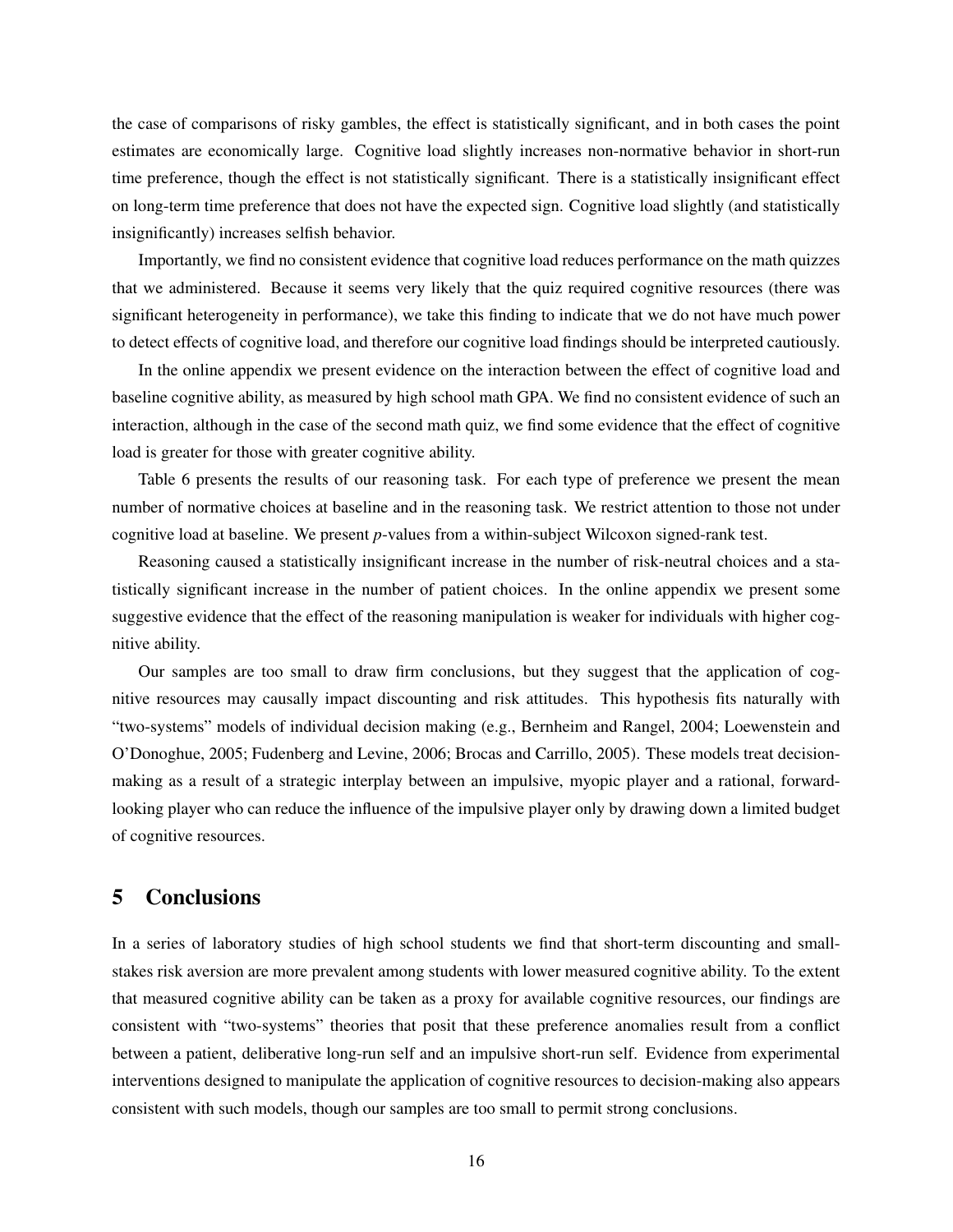While we have emphasized the consistency of our findings with "two-systems" models, there are other possible explanations for our results as well. For example, individuals with greater measured cognitive ability may be more likely to "broadly bracket" their choices, assessing the consequences of the lab choices in the context of broader lifetime decisions (Rabin and Weizsacker, 2009). Such recognition that the experimental choices are a small piece of a much longer stream of related choices would generate more patient and risk-neutral behavior (Read, Loewenstein, and Rabin, 1999; Barberis, Huang and Thaler, 2006).

Because our laboratory preference measures are based on stylized, quantitative frames that do not closely reflect the framing of market decisions, a potential concern is that our findings may not generalize to market decisions. For example, a possible explanation for the correlation between cognitive ability and timepreference measures based on monetary tradeoffs is that higher-ability individuals are more likely to recognize that money earned in the experiment is fungible with money earned outside the experiment. Participants who understand this fungibility will behave more patiently (Frederick, Loewenstein and O'Donoghue 2002). If this explains our findings, then the association between cognitive ability and patient behavior would extend to field behaviors involving monetary tradeoffs but not other intertemporal choices.

However, an emerging literature suggests that there is a correlation between cognitive ability and market behaviors related to time and risk preference. Our working paper, Benjamin, Brown, and Shapiro (2006), reports evidence from the National Longitudinal Survey of Youth (NLSY) that individuals who score higher on the AFQT, a commonly used measure of cognitive ability, exhibit higher rates of financial market participation and asset accumulation and lower rates of obesity and smoking. A growing body of work documents a relationship between cognitive ability and portfolio allocations and wealth accumulation (e.g., Kézdi and Willis, 2003; Banks and Oldfield, 2007; Christelis, Jappelli, and Padula, 2010).

These findings suggest that market outcomes (e.g., aggregate savings) that depend more on the behaviors of the highly skilled will tend to be less sensitive to short-run time preference and small-scale risk preference than outcomes (e.g., payday loan borrowing) that depend more on the behaviors of the less skilled. This, in turn, may suggest that policymakers target some interventions toward lower-ability individuals. Indeed, Gaurav, Cole and Tobacman (2011) find that lower-ability individuals are more responsive to interventions designed to encourage take-up of rainfall insurance in India.

We note, however, that biases in preference and judgment have been documented even among very skilled individuals. For example, in our pilot study of Harvard undergraduates (described in the online appendix to this paper), only 36 percent of those scoring a perfect 800 on the Math SAT are risk-neutral, and only 67 percent are perfectly patient.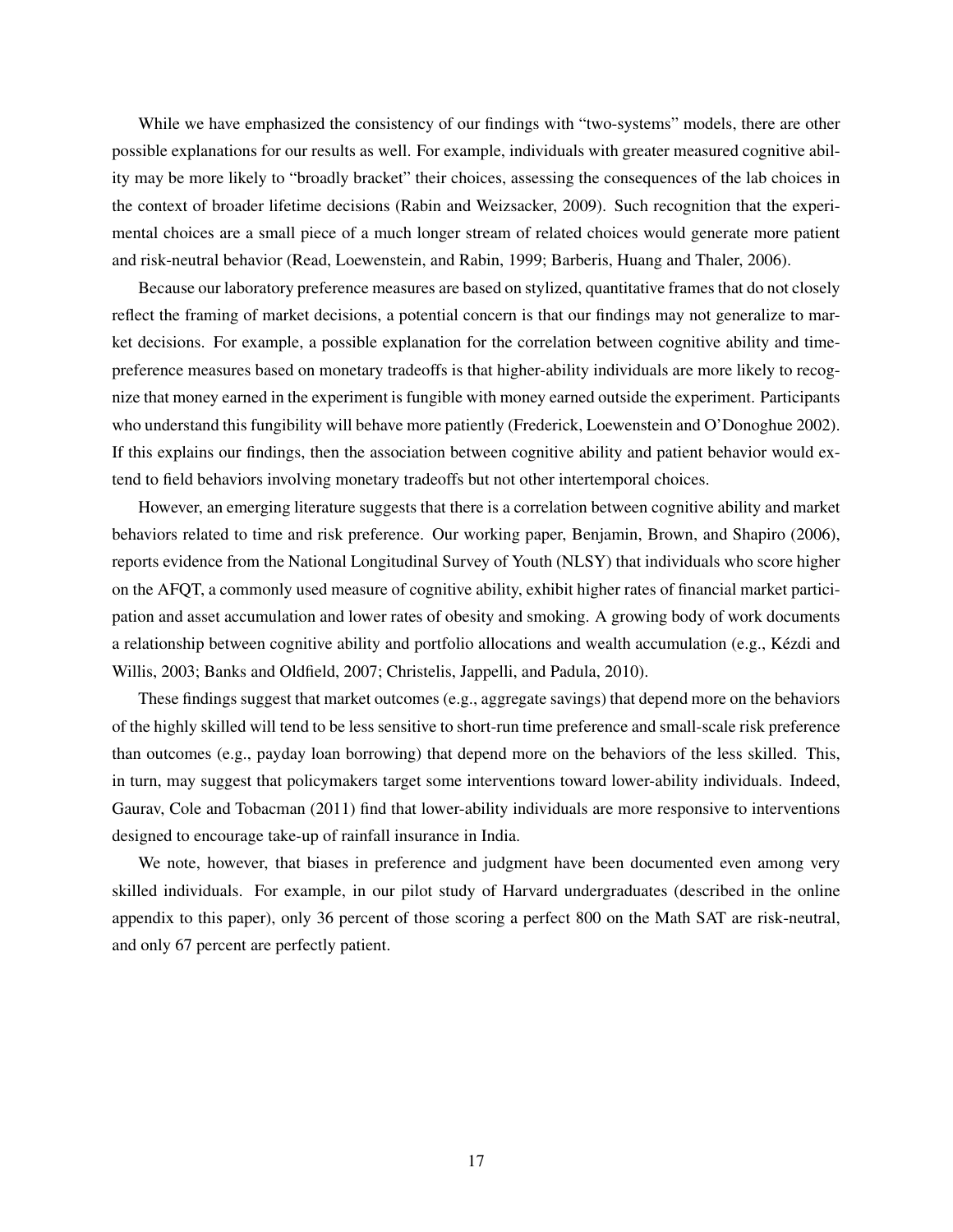# References

- Banks, James, and Zoë Oldfield. Understanding pensions: Cognitive function, numerical ability and retirement saving. *Fiscal Studies*, 28(2):143-170, 2007.
- Barberis, Nicholas, Ming Huang, and Richard Thaler. Individual Preferences, Monetary Gambles, and Stock Market Participation: A Case for Narrow Framing. *American Economic Review*, 96:1069-1090, 2006.
- Bergman, Oscar, Tore Ellingsen, Magnus Johannesson, and Cicek Svensson. Anchoring and cognitive ability. *Economic Letters*, 107(1):66-68, April 2010.
- Bernheim, B. Douglas, and Antonio Rangel. Addiction and cue-triggered decision processes. *American Economic Review*, 94(5):1558-1590, December 2004.
- Brandstätter, Hermann, and Werner Güth. Personality in dictator and ultimatum games. *Central European Journal of Operations Research*, 10(3):191-215, 2002.
- Brocas, Isabelle, and Juan Carrillo. The brain as a hierarchical organization. *CEPR Discussion Paper No. 5168*, August 2005.
- Burks, Stephen V., Jeffrey P. Carpenter, Lorenz Goette, and Aldo Rustichini. Cognitive skills affect economic preferences, strategic behavior, and job attachment. *PNAS*, 106(19):7745-7750, May 2009.
- Beauchamp, Jonathan P., David Cesarini, D. and Magnus Johannesson. The psychometric properties of measures of economic risk preferences. *Harvard University Working Paper.* February, 2011.
- Benjamin, Daniel J., Sebastian A. Brown, and Jesse M. Shapiro. Who is 'behavioral'? Cognitive ability and anomalous preferences. Available at *SSRN*: http://ssrn.com/abstract=675264, May 2006.
- Casari, Marco, John C. Ham, and John H. Kagel. Selection bias, demographic effects, and ability effects in common value auction experiments. *The American Economic Review,* 97(4):1278-1304, September 2007.
- Christelis, Dimitris, Tullio Jappelli, and Mario Padula. Cognitive abilities and portfolio choice. *European Economic Review*, 18–38, 2010.
- Colom, Roberto, Irene Rebollo, Antonio Palacios, Manuel Juan-Espinosa, and Patrick C. Kyllonen. Working memory is (almost) perfectly predicted by g. *Intelligence*, 32:277-96, 2004.
- DellaVigna, Stefano. Psychology and economics: Evidence from the field. *Journal of Economic Literature,* 47(2):315-372, 2009.
- Dohmen, Thomas, Armin Falk, David Huffman and Uwe Sunde. Are risk aversion and impatience related to cognitive ability? *American Economic Review*, 100(3):1238-1260, 2010.
- Frederick, Shane. On the ball: Cognitive reflection and decision-making. *Journal of Economic Perspectives*, 19(4):25-42, 2005.
- Frederick, Shane, George Loewenstein, and Ted O'Donoghue. Time discounting and time preference: A critical review. *Journal of Economic Literature*, 40:351-401, June 2002.
- Frey, Meredith C., and Douglas K. Detterman. Scholastic assessment or g? The relationship between the Scholastic Assessment Test and general cognitive ability. *Psychological Science*, 15(6):373-378, 2004.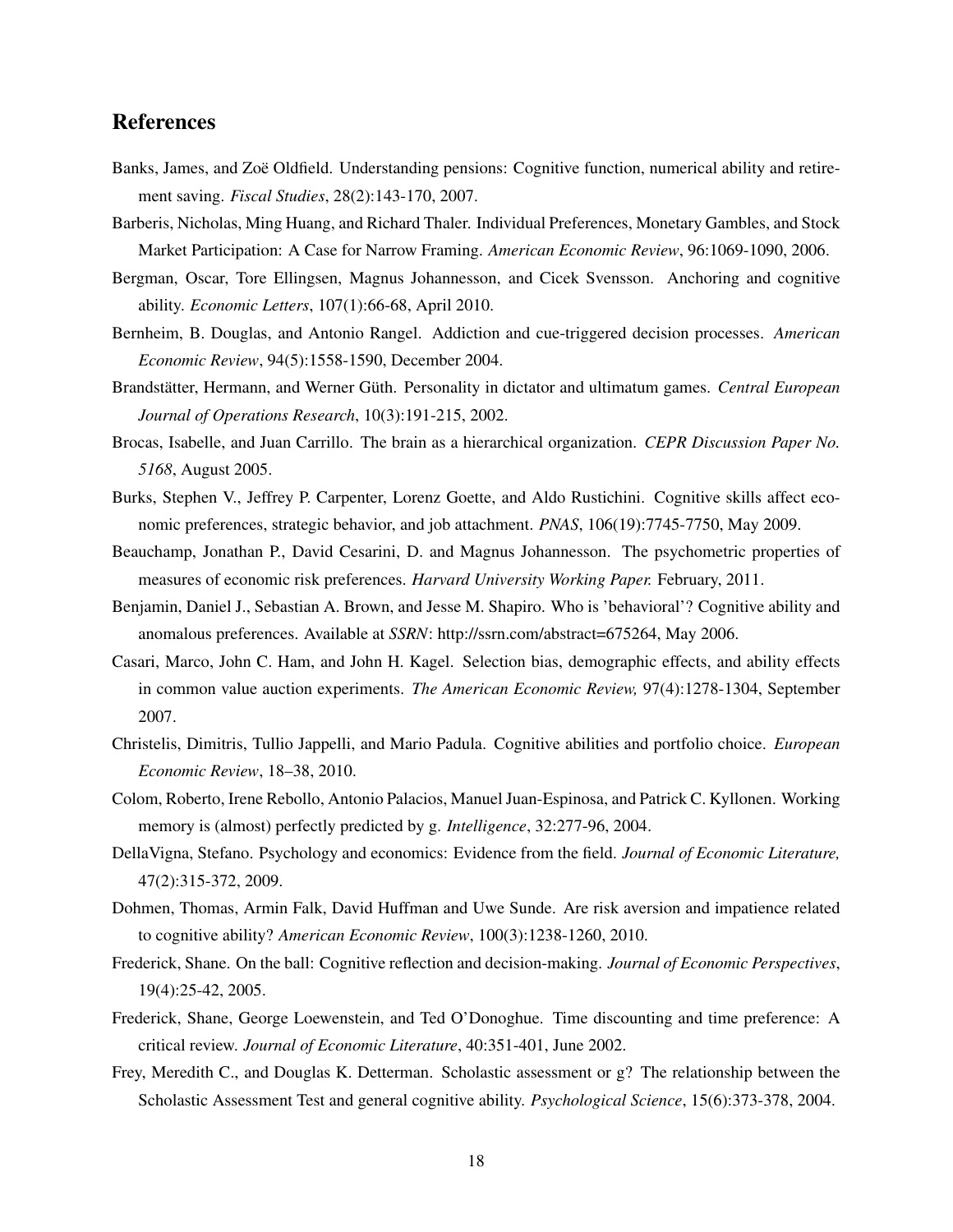- Fudenberg, Drew, and David K. Levine. A dual-self model of impulse control. *American Economic Review*, 96:1449-1476, 2006.
- Gaurav, Sarthik, Shawn Cole and Jeremy Tobacman. Marketing complex financial products in emerging markets: Evidence from rainfall insurance in India. *Journal of Marketing Research,* 48: S150-S162, 2011.
- Gray, Jeremy R., Christopher F. Chabris, and Todd S. Braver. Neural mechanisms of general fluid intelligence. *Nature Neuroscience*, 6(3):316-22, 2003.
- Gray, Jeremy R., and Paul M. Thompson. Neurobiology of intelligence: Science and ethics. *Nature Reviews Neuroscience,* 5:471-482, June 2004.
- Hare, Todd A., Colin F. Camerer, and Antonio Rangel. Self-control in decision-making involves modulation of the vmPFC valuation system. *Science*, 324(5927):646-648, May 2009.
- Hinson, J.M., T.J. Jameson, and P. Whitney. Impulsive decision making and working memory. *Journal of Experimental Psychology: Learning, Memory, and Cognition*, 29:298-306, 2003.
- Hoppe, Eva I. and David J. Kusterer. Behavioral biases and cognitive reflection. *Economic Letters*, 110(2):97- 100, February 2011.
- Huck, Steffen, and Georg Weizsäcker. Risk, complexity, and deviations from expected-value maximization: Results of a lottery choice experiment. *Journal of Economic Psychology*, 20:699-715, 1999.
- Jensen, Arthur R. *The g factor: The science of mental ability.* Praeger, Westport, CT, 1998.
- Kane, Michael J. and Randall W. Engle. The role of prefrontal cortex in working-memory capacity, executive attention, and general fluid intelligence: An individual-differences perspective. *Psychonomic Bulletin & Review*, 9(4):637-671, 2002.
- Kahneman, Daniel, and Amos Tversky. Prospect theory: An analysis of decision under risk. *Econometrica*, 47:263-91, 1979.
- Kézdi, Gábor, and Robert J. Willis. Who becomes a stockholder? Expectations, subjective uncertainty, and asset allocation. *University of Michigan Mimeograph,* September 2003.
- Laibson, David. Golden eggs and hyperbolic discounting. *Quarterly Journal of Economics,* 112(2):443-477, May 1997.
- Loewenstein, George, and Ted O'Donoghue. Animal spirits: Affective and deliberative processes in economic behavior. *Cornell University Mimeograph,* May 2005.
- McClure, Samuel M., David I. Laibson, George Loewenstein, and Jonathan D. Cohen. Separate neural systems value immediate and delayed monetary rewards. *Science,* 306:503-507, October 2004.
- Mischel, Walter, Yuishi Shoda, and Monica L. Rodriguez. Delay of gratification in children. *Science*, 244(4907):933-938, May 1989.
- Oechssler, Jörg, Andreas Roider, and Patrick W. Schmitz. Cognitive abilities and behavioral biases. IZA Discussion Paper No. 3481, 2008.
- Rabin, Matthew. Risk aversion and expected-utility theory: A calibration theorem. *Econometrica,* 68(5):1281- 1292, 2000.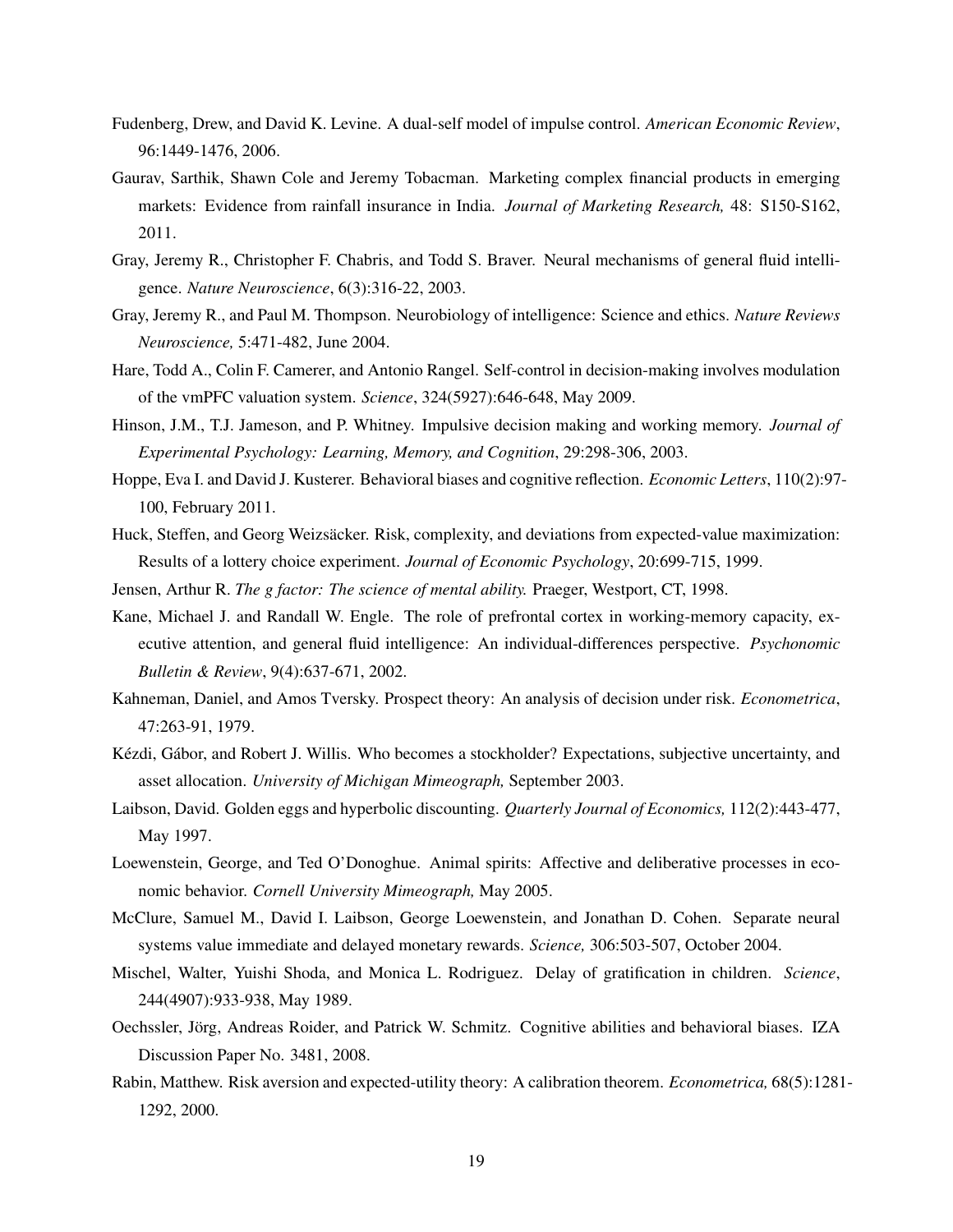- –. A perspective on psychology and economics. *European Economic Review*, 46(4-5):657-685, May 2002.
- and Georg Weizsacker. Narrow bracketing and dominated choices. *American Economic Review*, 99:1508- 1543, 2009.
- Read, Daniel, George Loewenstein, and Matthew Rabin. Choice bracketing. *Journal of Risk and Uncertainty*, 19(1-3):171-197, 1999.
- Shamosh, Noah A., Colin G. DeYoung, Adam E. Green, Deidre L. Reis, Matthew R. Johnson, Andrew R.A. Conway, Randall W. Engle, Todd S. Braver, and Jeremy R. Gray. Individual differences in delay discounting: relation to intelligence, working memory, and anterior prefrontal cortex. *Psychological Science*, 19(9):904-911, September 2008.
- Shamosh, Noah A. and Jeremy R. Gray. Delay discounting and intelligence: A meta-analysis. *Intelligence,* 36(4):289-305, July-August 2008.
- Shapiro, Jesse M. Is there a daily discount rate? Evidence from the food stamp nutrition cycle. *Journal of Public Economics,* 89(2):303-325, February 2005.
- Shiv, Baba, and Alexander Fedorikhin. Heart and mind in conflict: The interplay of affect and cognition in consumer decision making. *Journal of Consumer Research,* 26(3):278-292, December 1999.
- Shoda, Yuichi, Walter Mischel, and Philip K. Peake. Predicting adolescent cognitive and self-regulatory competencies from preschool delay of gratification: Identifying diagnostic conditions. *Developmental Psychology,* 26(6):978-986, 1990.
- Stanovich, Keith E. *Who is rational? Studies of individual differences in reasoning.* Lawrence Erlbaum Associates, Mahwah, NJ, 1999.
- Stanovich, Keith E., and Richard F. West. Individual differences in rational thought. *Journal of Experimental Psychology: General*, 127:161-188, 1998.
- Strotz, R.H. Myopia and inconsistency in dynamic utility maximization. *The Review of Economic Studies*, 23(3): 165-180, 1955.
- Universidad de Chile. *Compendio estadístico: proceso de admisión.* Vicerrectora de Asuntos Académicos, Departamento de Evaluación, Medicina y Registro Educacional, Santiago, Chile, 2004.
- Whitney, Paul, Christa A. Rinehart and John M. Hinson. Framing effects under cognitive load: The role of working memory in risky decisions. *Psychonomic Bulletin & Review,* 15(6):1179-1184, 2008.
- Wilson, Timothy D., and Jonathan W. Schooler. Thinking too much: introspection can reduce the quality of preferences and decisions. *Journal of Personality and Social Psychology,* 60(2):181-192, February 1991.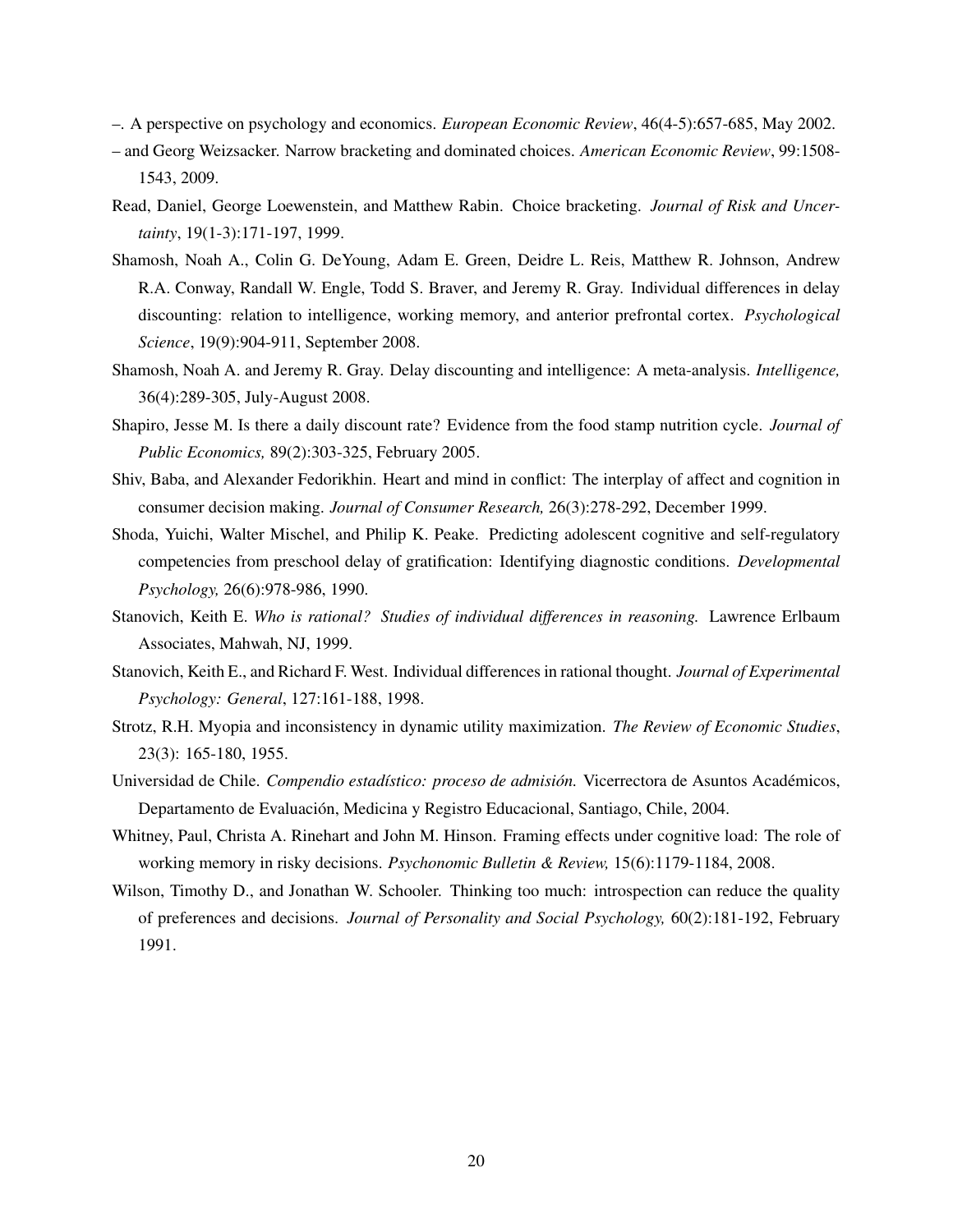Table 1: *Preferences and Cognitive Ability: Study <sup>1</sup>*

|  |  |  | Dependent variable: Number of normative (risk neutral, patient) choices |  |  |
|--|--|--|-------------------------------------------------------------------------|--|--|
|  |  |  |                                                                         |  |  |

| Preference type                    |          | Risk (gains) |          | Risk (gain/loss) | Time preference (now vs. one week) |          |  |
|------------------------------------|----------|--------------|----------|------------------|------------------------------------|----------|--|
|                                    | (1)      | (2)          | (3)      | (4)              | (5)                                | (6)      |  |
| Standardized math score            | 0.3059   | 0.3361       | 0.2393   | 0.2486           | 0.2125                             | 0.2797   |  |
|                                    | (0.1192) | (0.1330)     | (0.1172) | (0.1295)         | (0.1147)                           | (0.1268) |  |
|                                    | [0.0535] | [0.0585]     | [0.0432] | [0.0447]         | [0.0703]                           | [0.0911] |  |
| Demographic controls?              |          |              |          |                  |                                    | X        |  |
| Share making all normative choices | 0.1087   | 0.1087       | 0.1087   | 0.1087           | 0.2826                             | 0.2826   |  |
| Pseudo- $R^2$                      | 0.0268   | 0.0282       | 0.0200   | 0.0231           | 0.0120                             | 0.0198   |  |
| $\overline{N}$                     | 92       | 92           | 92       | 92               | 92                                 | 92       |  |

Notes: Results are from ordered probit models, with standard errors in parentheses and estimated marginal effect on the probability of all normative choices (evaluated at the sample mean of the independent variables) in brackets. Dependentvariable is the number of normative choices made in the given preference elicitation. See "Methods and Data" sectionfor details of preference elicitation. Demographic controls are gender and the mean income in the participant'smunicipality of residence.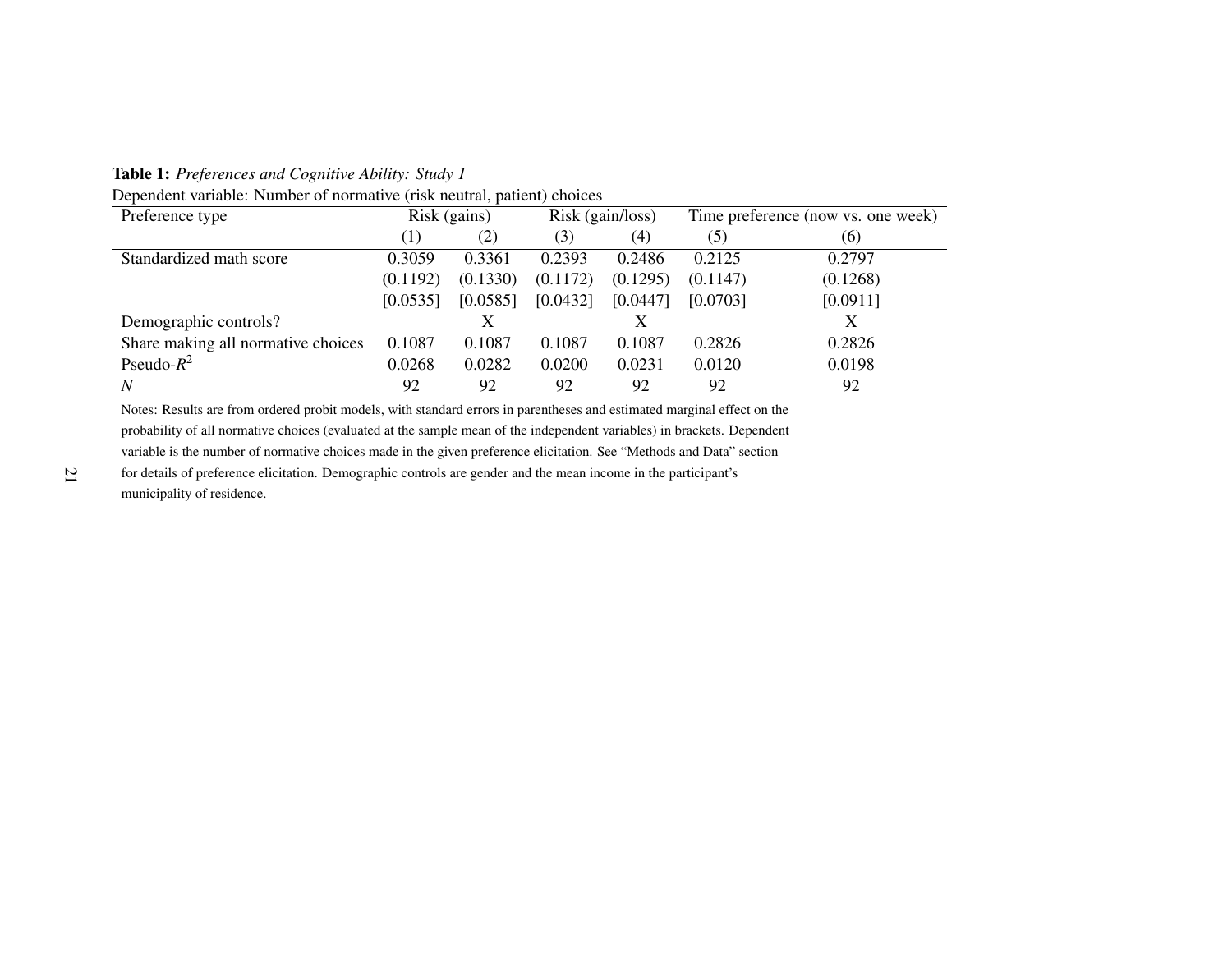Table 2: *Preferences and Cognitive Ability: Study <sup>2</sup>*

| Preference type                    | Risk     |                  | Risk     |                   | Time preference |                    | Time preference |                       | <b>Selfishness</b> |             |
|------------------------------------|----------|------------------|----------|-------------------|-----------------|--------------------|-----------------|-----------------------|--------------------|-------------|
|                                    |          | (safe vs. risky) |          | (risky vs. risky) |                 | (now vs. one week) |                 | (four vs. five weeks) |                    |             |
|                                    | $\Box$   | (2)              | (3)      | (4)               | (5)             | (6)                | (7)             | (8)                   | (9)                | (10)        |
| Standardized math score            | 0.1502   | 0.0684           | 0.1656   | 0.1464            | 0.3887          | 0.4059             | 0.1726          | 0.1524                | $-0.1298$          | $-0.1454$   |
|                                    | (0.1257) | (0.1333)         | (0.1297) | (0.1365)          | (0.1267)        | (0.1323)           | (0.1232)        | (0.1277)              | (0.1228)           | (0.1278)    |
|                                    | [0.0539] | [0.0224]         | [0.0643] | [0.0541]          | [0.1074]        | [0.1103]           | [0.0588]        | [0.0511]              | $[-0.0204]$        | $[-0.0223]$ |
| Demographic controls?              |          |                  |          |                   |                 |                    |                 |                       |                    | Х           |
| Share making all normative choices | 0.3333   | 0.3333           | 0.4321   | 0.4321            | 0.2222          | 0.2222             | 0.2963          | 0.2963                | 0.0864             | 0.0864      |
| Pseudo- $R^2$                      | 0.0081   | 0.0841           | 0.0095   | 0.0497            | 0.0428          | 0.0548             | 0.0094          | 0.0206                | 0.0047             | 0.0190      |
| N                                  | 81       | 81               | 81       | 81                | 81              | 81                 | 81              | 81                    | 81                 | 81          |

Notes: Results are from ordered probit models, with standard errors in parentheses and estimated marginal effect on theprobability of all normative choices (evaluated at the sample mean of the independent variables) in brackets. Dependent

variable is the number of normative choices made in the given preference elicitation. See "Methods and Data" section

for details of preference elicitation. Demographic controls are gender, father's years of schooling, mother's years of

schooling, household monthly income, and the total market value of the family's automobiles.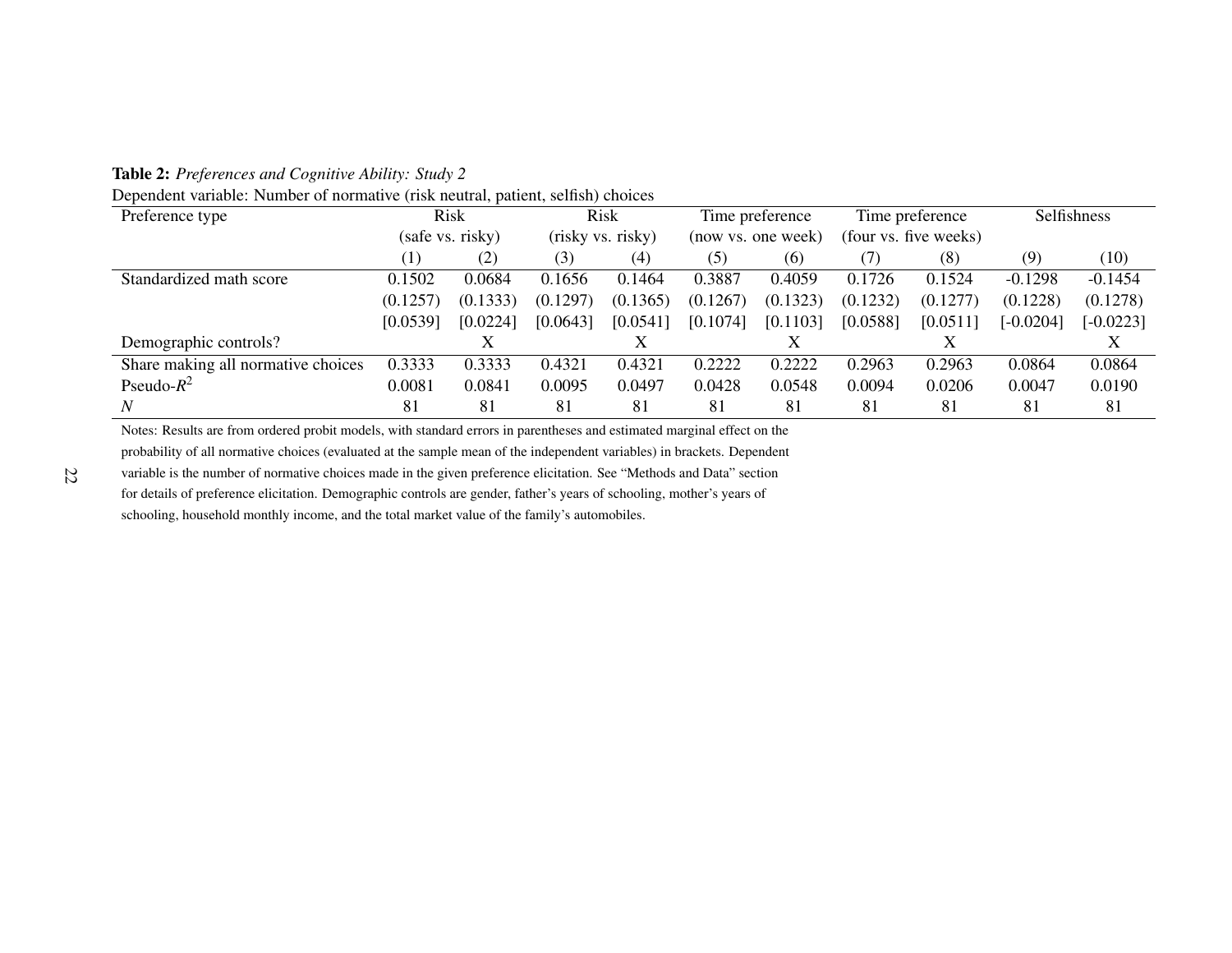| Preference type                    |                | <b>Risk</b> | Time preferences |                    |  |
|------------------------------------|----------------|-------------|------------------|--------------------|--|
|                                    | $\text{(all)}$ |             |                  | (now vs. one week) |  |
|                                    | (1)            | (2)         | (3)              | (4)                |  |
| Standardized math score            | 0.2805         | 0.2580      | 0.2808           | 0.3273             |  |
|                                    | (0.0816)       | (0.0866)    | (0.0845)         | (0.0899)           |  |
|                                    | [0.0338]       | [0.0291]    | [0.0864]         | [0.0990]           |  |
| Demographic controls?              |                | X           |                  | X                  |  |
| Share making all normative choices | 0.0751         | 0.0751      | 0.2543           | 0.2543             |  |
| Pseudo- $R^2$                      | 0.0806         | 0.1062      | 0.0223           | 0.0317             |  |
| N                                  | 173            | 173         | 173              | 173                |  |

Table 3: *Preferences and Cognitive Ability: Studies 1 and 2* Dependent variable: Number of normative (risk neutral, patient) choices

Notes: Results are from ordered probit models, with standard errors in parentheses and estimated marginal effect on the probability of all normative choices (evaluated at the sample mean of the independent variables) in brackets. All models include study fixed effects. Dependent variable is the number of normative choices made in the given category of preference elicitation. Data are from studies 1 and 2. Risk elicitations are: gains (study 1), gain/loss (study 1), safe vs. risky (study 2), risky vs. risky (study 2). Time preference elicitations are now vs. one week, studies 1 and 2. Demographic controls are gender, mean income in the participant's municipality of residence (study 1) and father's years of schooling, mother's years of schooling, household monthly income, and the total market value of the family's automobiles (study 2). Demographics not available for a given study are imputed at an arbitrary value and "dummied out." See "Methods and Data" section for details of preference elicitations.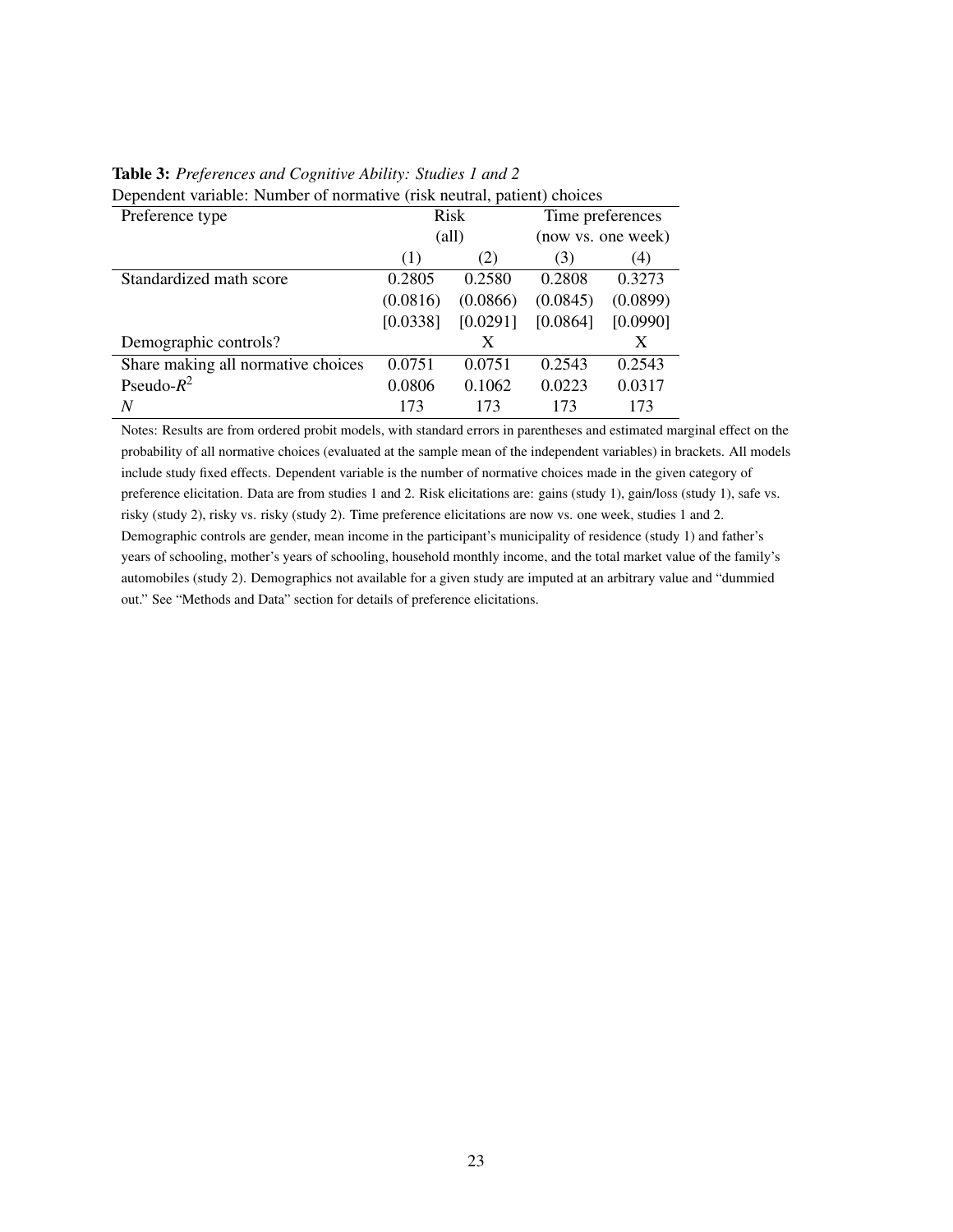|          | Time preference    |
|----------|--------------------|
|          | (now vs. one week) |
| Study 1  | Study 2            |
| (5)      | (6)                |
| 0.2431   | 0.0041             |
| (0.1158) | (0.1276)           |
| [0.0801] | [0.0012]           |
| 0.2824   | 0.2267             |
| 0.0163   | 0.0000             |
| 85       | 75                 |
|          | $\mu$              |

Table 4: *Time Preference and Elementary School Performance* Dependent variable: Number of normative (patient) choices

Notes: Results are from ordered probit models, with standard errors in parentheses and estimated marginal effect on the probability of all normative choices (evaluated at the sample mean of the independent variables) in brackets. Dependent variable is the number of normative choices made in the given preference elicitation. See "Methods and Data" section for details of preference elicitation. Elementary school is defined as grades 1-6.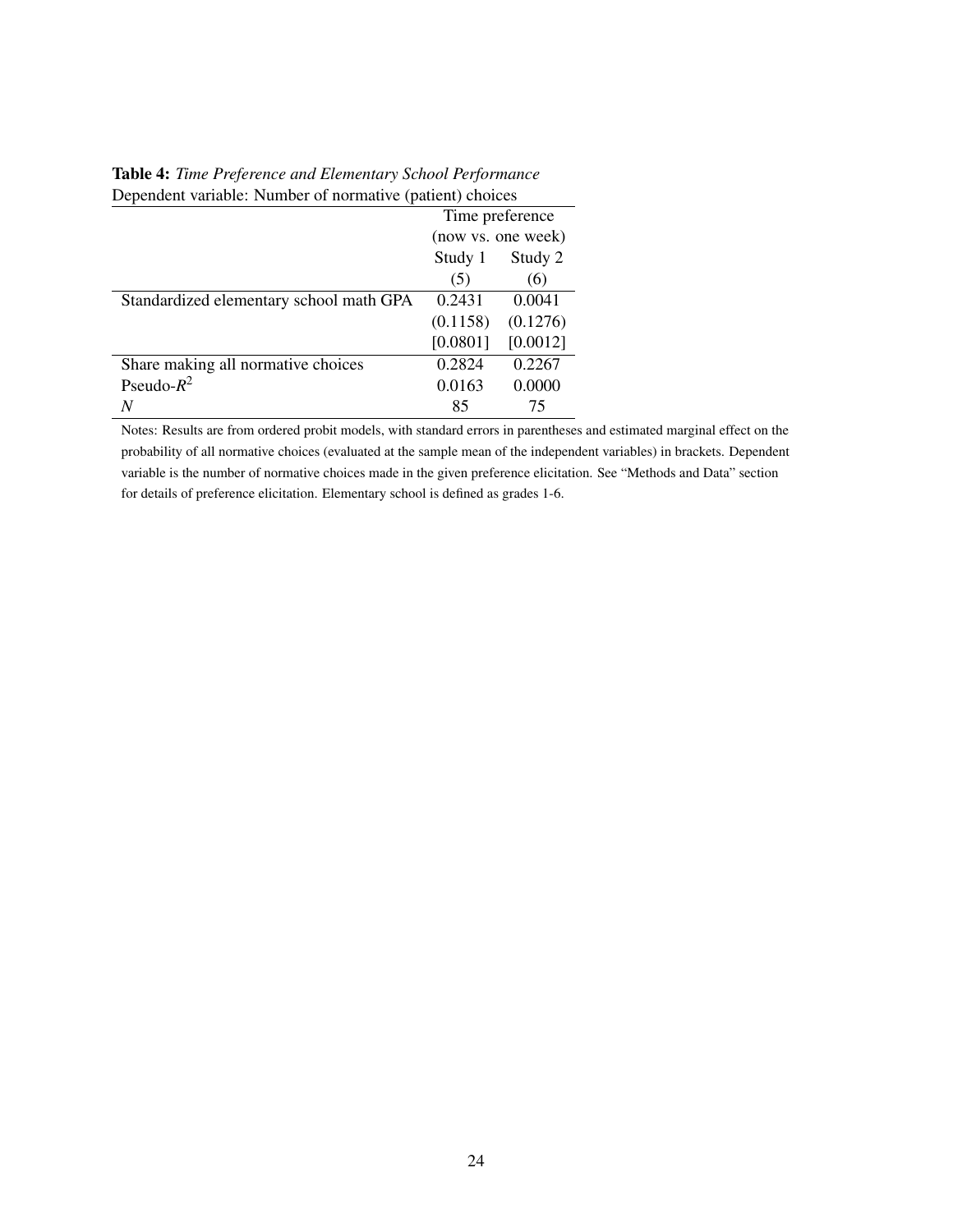Table 5: *The Effect of Cognitive Load: Study <sup>3</sup>*

Dependent variable: Number of normative (risk neutral, patient, selfish, mathematically correct) choices

| Preference type                    | Risk             | <b>Risk</b>       | Time preference    | Time preference       | Selfishness | Math quiz 1 | Math quiz 2 |
|------------------------------------|------------------|-------------------|--------------------|-----------------------|-------------|-------------|-------------|
|                                    | (safe vs. risky) | (risky vs. risky) | (now vs. one week) | (four vs. five weeks) |             |             |             |
|                                    | (1)              | (2)               | (3)                | (4)                   | (5)         | (6)         | (7)         |
| Cognitive Load                     | $-0.3684$        | $-0.9694$         | $-0.0364$          | 0.1581                | 0.0640      | 0.2930      | $-0.3598$   |
|                                    | (0.3785)         | (0.3829)          | (0.3543)           | (0.3587)              | (0.3512)    | (0.3523)    | (0.3533)    |
|                                    | $[-0.1035]$      | $[-0.3285]$       | $[-0.0108]$        | [0.0567]              | [0.0070]    | [0.0540]    | $[-0.1171]$ |
| Share making all normative choices | 0.2059           | 0.3784            | 0.2222             | 0.3243                | 0.0541      | 0.1081      | 0.2703      |
| Pseudo- $R^2$                      | 0.0102           | 0.0736            | 0.0001             | 0.0021                | 0.0003      | 0.0062      | 0.0083      |
|                                    | 34               | 37                | 36                 | 37                    | 37          | 37          | 37          |

Notes: Results are from ordered probit models, with standard errors in parentheses and estimated marginal effect on the probability of all normative choices (evaluated at the sample mean of the independent variables) in brackets. Dependentvariable is the number of normative choices made in the given preference elicitation. See "Methods and Data" section

for details of preference elicitation and math quizzes.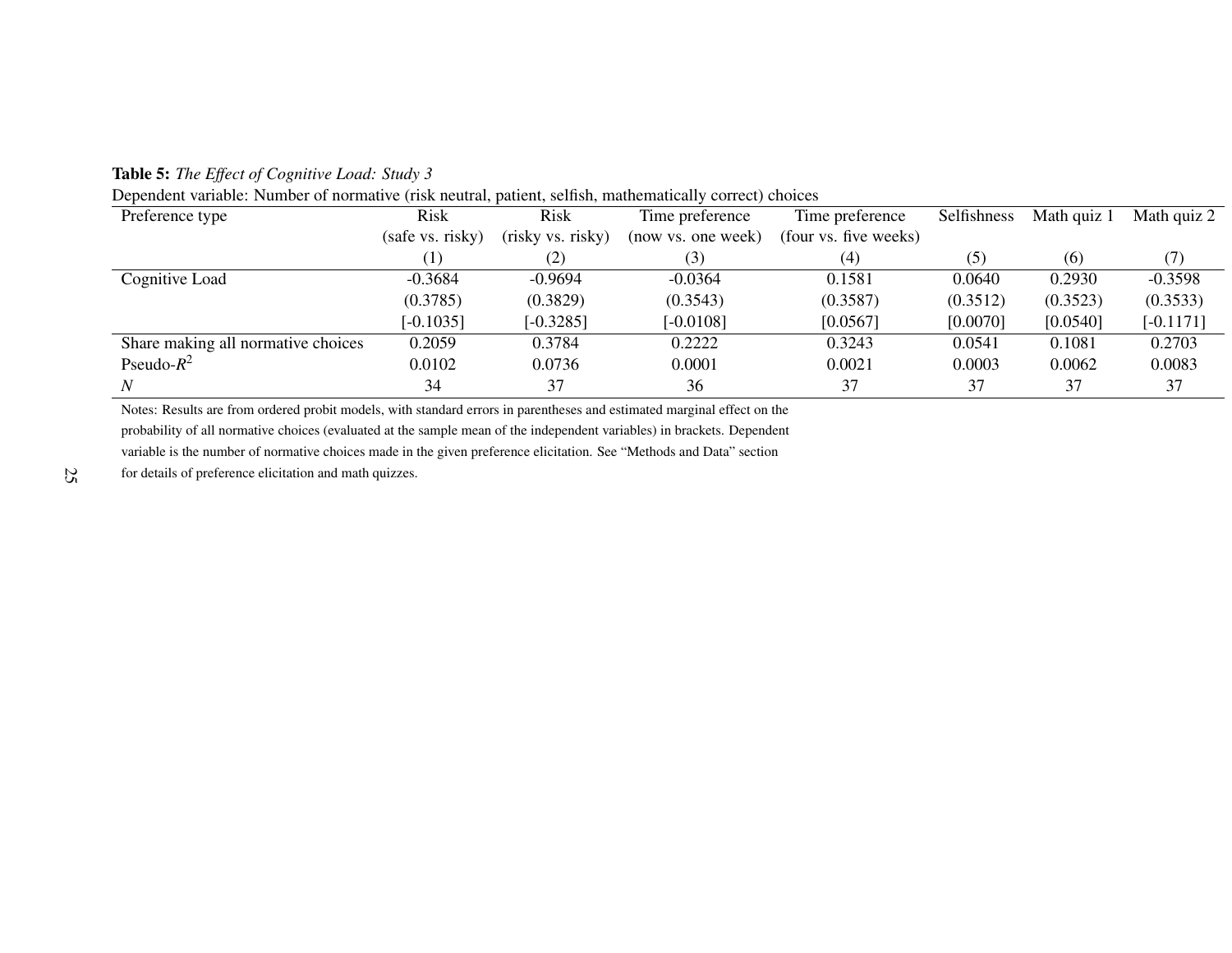# Table 6: *The Effect of Explicit Reasoning: Study 3*

| Preference type               | <b>Risk</b>      | Time preference    |  |  |
|-------------------------------|------------------|--------------------|--|--|
|                               | (safe vs. risky) | (now vs. one week) |  |  |
|                               | (1)              | (2)                |  |  |
| Mean at Baseline              | 3.7692           | 4.2500             |  |  |
| Mean in Reasoning Task        | 4.1538           | 5.0500             |  |  |
| No. of observations           | 13               | 20                 |  |  |
| Wilcoxon sign-rank $p$ -value | 0.2043           | 0.0063             |  |  |

Dependent variable: Number of normative (risk neutral, patient) choices

Notes: Reasoning task indicates that the participant was asked to think about and express the reasons for her choice. Dependent variable is the number of normative choices made in the given preference elicitation. See "Methods and Data" section for details of preference elicitation. Sample consists of participants who were not under cognitive load at baseline.